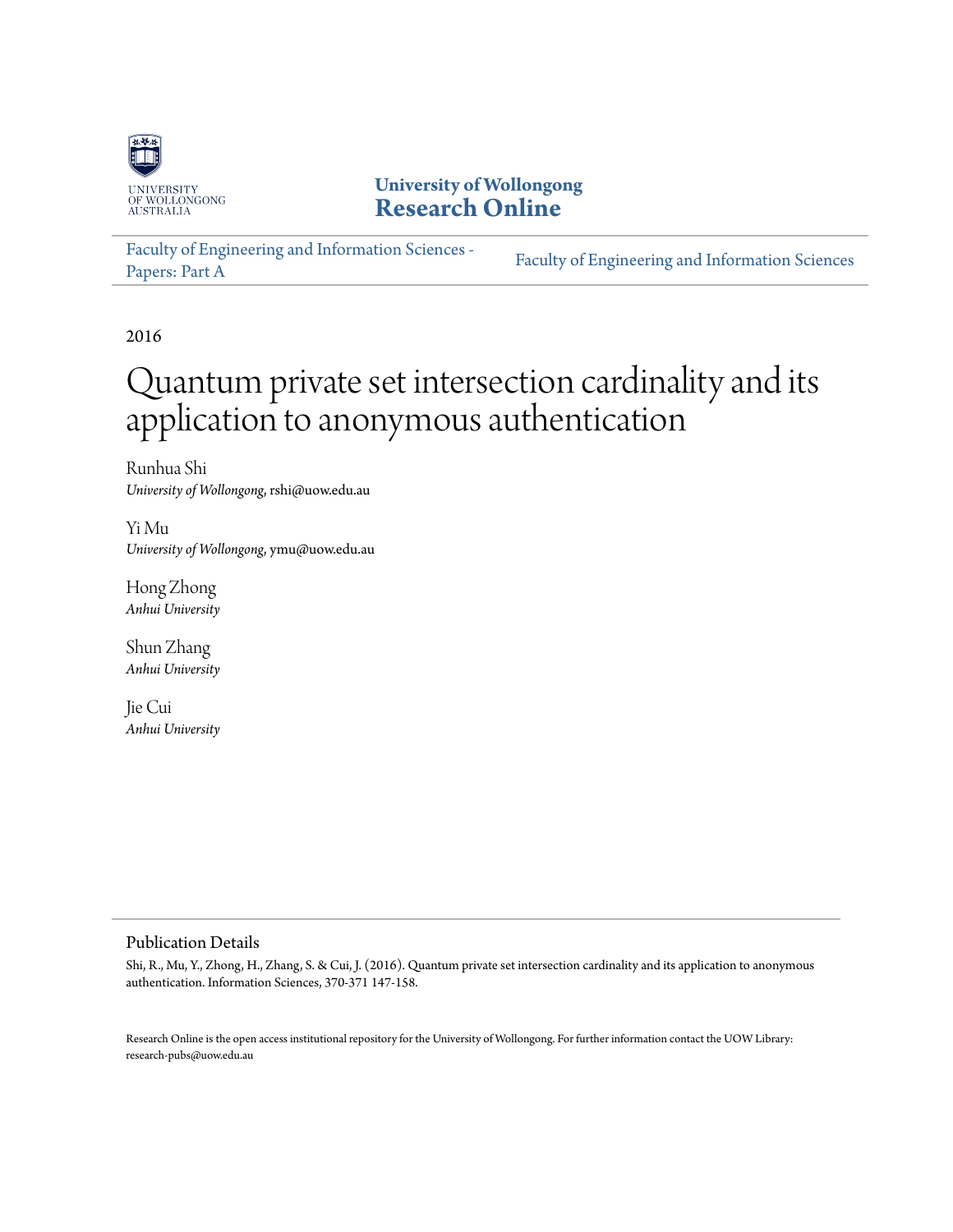# Quantum private set intersection cardinality and its application to anonymous authentication

# **Abstract**

In this paper, we proposed an unconditionally secure quantum Private Set Intersection Cardinality (PSI-CA) protocol. Compared with classical PSI-CA protocols, the proposed protocol can dramatically reduce the communication complexity, because it only requires  $O(1)$  communication cost, which is fully independent of the size of the sets. Furthermore, based on the proposed quantum PSI-CA protocol, we constructed a novel anonymous authentication scheme. This scheme can not only achieve two basic secure goals: secure authentication and anonymity, but can also dynamically update the authorized clients. When revoking any authorized client or adding a new client, it only needs to simply compute several set operations without any complex cryptographic operation, and thus it is very suitable for applications in some dynamic environments, e.g., large-scale client-server networks.

## **Keywords**

its, application, private, anonymous, set, authentication, intersection, cardinality, quantum

### **Disciplines**

Engineering | Science and Technology Studies

### **Publication Details**

Shi, R., Mu, Y., Zhong, H., Zhang, S. & Cui, J. (2016). Quantum private set intersection cardinality and its application to anonymous authentication. Information Sciences, 370-371 147-158.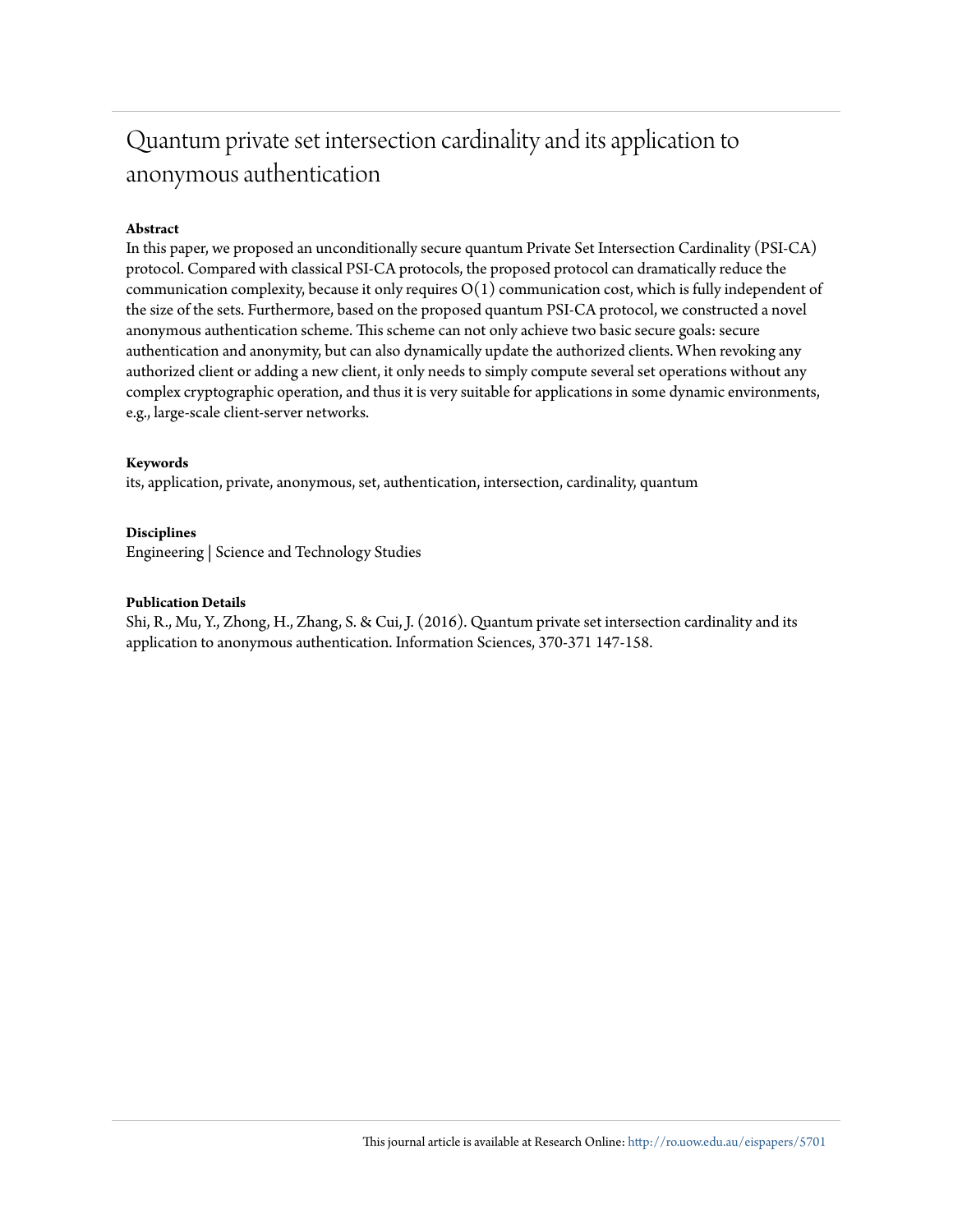# **Quantum Private Set Intersection Cardinality and its Application to Anonymous Authentication**

Run-hua Shi<sup>1,2,\*</sup> Yi Mu<sup>2</sup> Hong Zhong<sup>1</sup> Shun  $Zhang<sup>1</sup>$  Jie Cui<sup>1</sup>

1.School of Computer Science and Technology, Anhui University, Hefei City, 230601, China 2.Centre for Computer and Information Security Research, School of Computing and Information Technology, University of Wollongong, Wollongong NSW 2522, Australia (\*the corresponding author's email: shirh@ahu.edu.cn)

**Abstract**. In this paper, we proposed an unconditionally secure quantum Private Set Intersection Cardinality (PSI-CA) protocol. Compared with classical PSI-CA protocols, the proposed protocol can dramatically reduce the communication complexity, because it only requires *O*(1) communication cost, which is fully independent of the size of the sets. Furthermore, based on the proposed quantum PSI-CA protocol, we constructed a novel anonymous authentication scheme. This scheme can not only achieve two basic secure goals: secure authentication and anonymity, but can also dynamically update the authorized clients. When revoking any authorized client or adding a new client, it only needs to simply compute several set operations without any complex cryptographic operation, and thus it is very suitable for applications in some dynamic environments, e.g., large-scale client-server networks.

**Keywords**: Quantum Computation; Quantum Communication; Private Set Intersection; Anonymous Authentication

#### **1. Introduction**

Private Set Intersection (PSI) is a primitive of secure multi-party computation [5,17] that enables two parties, a client and a server, to jointly compute the intersection of their respective sets without disclosing any private information about their inputs [11]. There are many practical applications of PSI especially in some both privacypreserving and information-sharing settings [26]. However, for certain settings with higher privacy requirements (e.g., privacy-preserving Data Analysis & Statistics), PSI reveals too much information (i.e., the partial or full content of the sets). Private Set Intersection Cardinality (PSI-CA) [7] just right meets these requirements, because of outputting only the cardinality, not any content of the intersection.

Due to its important and wide applications, there appeared many PSI-CA protocols [7,4,8,13,16,27]. In these existing protocols, the most efficient PSI-CA protocol requires  $O(n_c + n_s)$  costs in communication complexity [7], which increases linearly with both the client's set size,  $n_c$ , and the server's set size,  $n_s$ . This may not be efficient enough for some applications involved in Big Data.

Furthermore, the security of most existing PSI-CA protocols is based on the computational complexity assumptions, which are strongly challenged by the increasing capability of computation or algorithms [12,23]. Especially, most computational assumptions are vulnerable to attack by the quantum computer. On the other hand, quantum cryptography can provide the unconditional security, which is guaranteed by physical principles of quantum mechanics. Compared to classical cryptography, the most important advantage of quantum cryptography is that an eavesdropper can easily be detected by using the characteristics of quantum mechanics.

In addition, quantum mechanics offers novel algorithms that make it possible to speed up the solution of specific computational tasks, such as quantum factoring [23] and quantum search [12]. To the best of our knowledge, there is no any quantum protocol for PSI-CA. In this paper, we follow some ideas from quantum search and quantum counting  $[1,2,9,19,20]$ , and present an unconditionally secure quantum PSI-CA protocol with only  $O(1)$ communication complexity.

Anonymous authentication [21,24,25], authenticating the client without revealing his/her identity, is another important issue in some novel network environments, such as wireless mobile networks [15], wireless body area networks [18], client-server networks [6,10,22] and cloud environments [28]. Because of its importance, many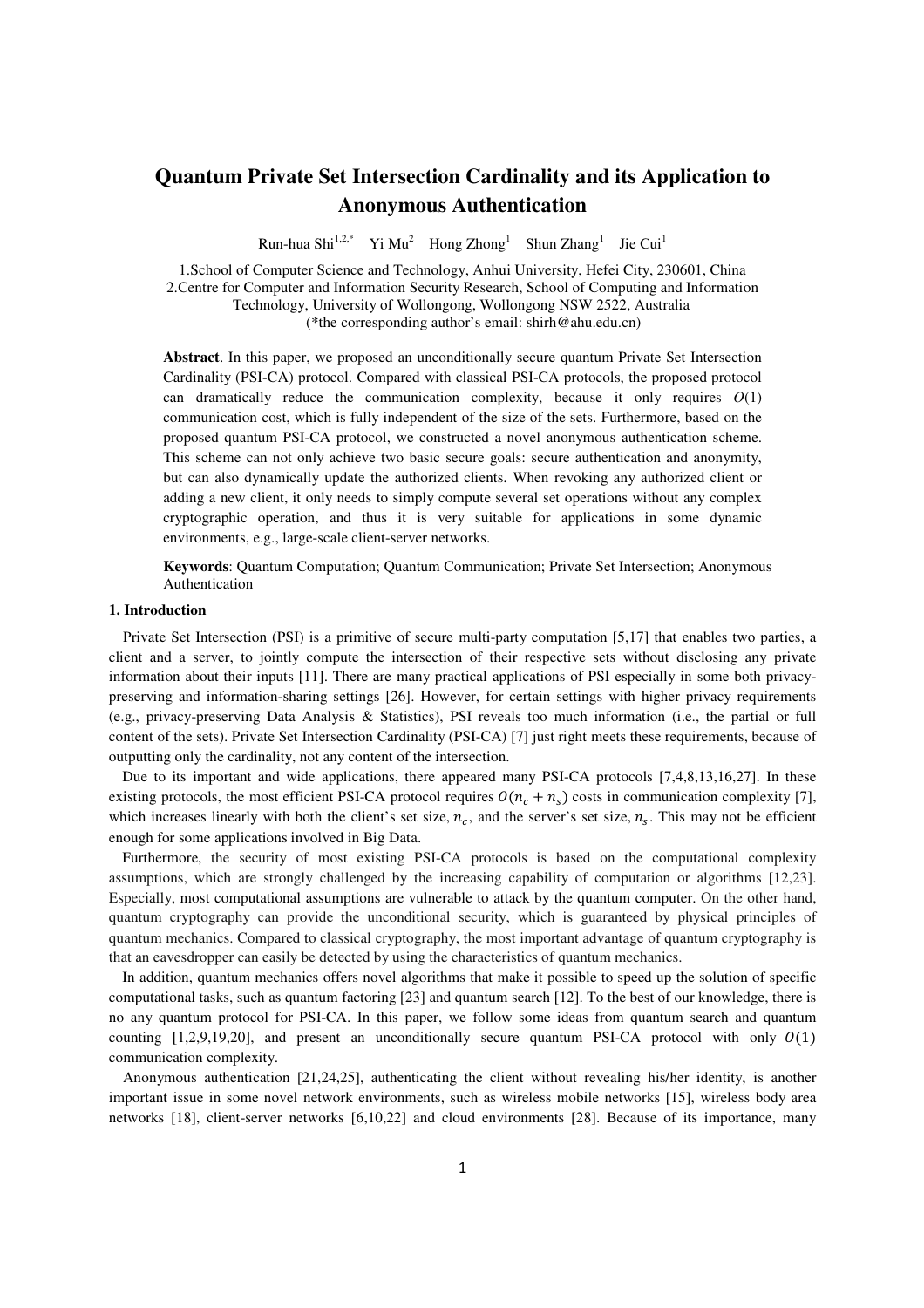anonymous authentication schemes have been proposed [15,18,21,22,24,25,28]. However, most existing schemes utilized classical cryptographic technologies. As mentioned previously, classical cryptosystems cannot ensure the unconditional security.

Based on the proposed quantum PSI-CA protocol, we further construct a novel anonymous authentication scheme. The biggest advantage of our proposed scheme is that it can efficiently update (revoke or add) the authorized clients without employing complex cryptographic operations, and thus it is very suitable for the authentication of protecting the privacy of the clients in large-scale client-server networks or Cloud environments.

**Paper organization**: Next section gives some basic conceptions of quantum computing, and an informal definition of PSI-CA. Furthermore, we present an efficient quantum PSI-CA protocol in Section 3, and construct a novel anonymous authentication scheme in Section 4. In addition, the security analysis and performance comparisons are shown in Section 5. Finally, we conclude this paper in Section 6,

#### **2. Preliminaries**

#### *2.1 Basic Conceptions of Quantum computing*

Quantum computing is a field at the junction of theoretical modern physics and theoretical computer science. In the following section, we first review some basic conceptions of quantum computing [20].

#### *2.1.1 Quantum bits*

The bit is the fundamental concept of classical computation and classical information. Quantum computation and quantum information are built upon an analogous concept, the quantum bit, or qubit for short. Just as a classical bit has a state – either 0 or  $1 - a$  qubit also has a state. Accordingly, two possible states for a qubit are the states  $|0\rangle$  and |1⟩, where |0⟩ and |1⟩ are two orthogonal unit vectors in 2-dimensional Hilbert space and further form a perfect complete orthogonal basis (later also called the computational basis). Here, notation like '|  $\prime$ ' is called the Dirac notation, which is the standard notation for states in quantum mechanics. The difference between bits and qubits is that a qubit can be in a state other than  $|0\rangle$  or  $|1\rangle$ . It is also possible to form linear combinations of states, often called superpositions:

$$
|\psi\rangle = \alpha|0\rangle + \beta|1\rangle, \tag{1}
$$

where  $\alpha$  and  $\beta$  are complex numbers, and  $|\alpha|^2 + |\beta|^2 = 1$ . Furthermore, it can be naturally generalized to multiple qubits. For example, an *n*-qubit system can exist in any superposition of the  $2^n$  basis states

$$
|\Psi\rangle = \alpha_0|00...00\rangle + \alpha_1|00...01\rangle + \alpha_2|00...10\rangle + \dots + \alpha_{2^n-1}|11...11\rangle, \tag{2}
$$

with  $\sum_{i=0}^{2^{n}-1} |\alpha_{i}|^{2} = 1$ , where the states  $|00...00\rangle, |00...01\rangle,..., |11...10\rangle$  and  $|11...11\rangle$  form a perfect complete orthogonal basis in  $n$ -dimensional Hilbert space.

#### *2.1.2 Quantum measurement*

A measurement is described by an Hermitian operator (observable),  $M = \sum_m m P_m$ , where  $P_m$  is the projector onto the eigenspace of M with eigenvalue m. After the measurement the state will be  $\frac{P_m|\psi\rangle}{\sqrt{p(m)}}$  with probability  $p(m) = \langle \psi | P_m | \psi \rangle$ .

For example,  $P_0 = |0\rangle\langle 0|$  and  $P_1 = |1\rangle\langle 1|$  are a set of projector operators in 2-dimensional Hilbert space, where

$$
P_0|\psi\rangle = |0\rangle\langle 0|(\alpha|0\rangle + \beta|1\rangle)
$$
  
=  $\alpha|0\rangle\langle 0|0\rangle + \beta|0\rangle\langle 0|1\rangle$   
=  $\alpha|0\rangle$ ,  

$$
P_1|\psi\rangle = |1\rangle\langle 1|(\alpha|0\rangle + \beta|1\rangle)
$$
  
=  $\alpha|1\rangle\langle 1|0\rangle + \beta|1\rangle\langle 1|1\rangle$   
=  $\beta|1\rangle$ , (4)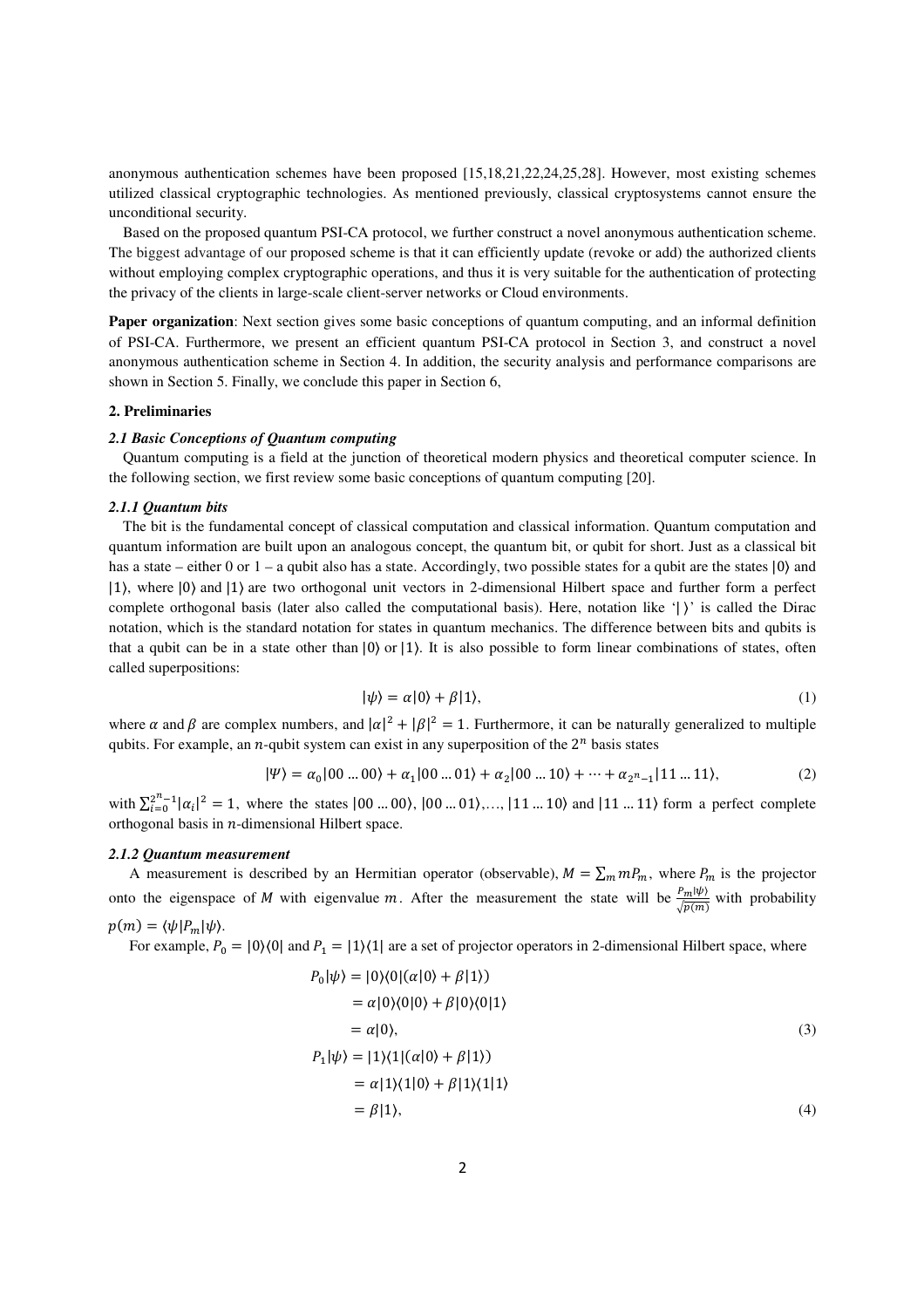$$
p(0) = \langle \psi | P_0 | \psi \rangle
$$
  
= (\alpha^\*(0) + \beta^\*(1))P\_0(\alpha|0) + \beta|1\rangle)  
= (\alpha^\*(0) + \beta^\*(1))\alpha|0\rangle  
= |\alpha|^2,  
  

$$
p(1) = \langle \psi | P_1 | \psi \rangle
$$
  
= (\alpha^\*(0) + \beta^\*(1))P\_1(\alpha|0) + \beta|1\rangle)  
= (\alpha^\*(0) + \beta^\*(1))\beta|1\rangle  
= |\beta|^2. (6)

In other words, if we make a measurement on the state  $|\psi\rangle = \alpha|0\rangle + \beta|1\rangle$  in the basis  $\{|0\rangle, |1\rangle\}$ ,  $|\psi\rangle$  will be collapsed into the state  $|0\rangle$  or  $|1\rangle$ , with respective probabilities  $|\alpha|^2$  and  $|\beta|^2$ . Similarly, measuring  $\alpha_0|0\rangle + \alpha_1|1\rangle +$  $\alpha_2|2\rangle + \cdots + \alpha_{2^n-1}|2^n-1\rangle$  in the computational basis  $\{|1\rangle, |2\rangle, \ldots, |2^n-1\rangle\}$  gives  $|i\rangle$  with probability  $|\alpha_i|^2$ .

#### *2.1.3 Quantum transformation*

In quantum mechanics, the evolution of a closed system is described by a unitary transformation (or unitary operation),  $|\psi\rangle = U|\phi\rangle$  (i.e., input a state  $|\phi\rangle$ , and output a different state  $U|\phi\rangle$ ), where  $|\phi\rangle$  is the initial state of the system and  $|\psi\rangle$  is the final state of the system after applying the unitary transformation U. We say that U is unitary if  $U^+U = I$ , where  $U^+$  is the conjugate transpose of U and I is the identity operator.

A quantum logical gate is an elementary quantum device which performs a unitary operation on qubits. A simple example of one-qubit quantum gate is *NOT* gate, which maps  $|0\rangle$  to  $|1\rangle$  and  $|1\rangle$  to  $|0\rangle$ . The *Hadamard* gate is another very useful one-qubit quantum gate, defined by,

$$
H|0\rangle = \frac{1}{\sqrt{2}}(|0\rangle + |1\rangle),
$$
  
\n
$$
H|1\rangle = \frac{1}{\sqrt{2}}(|0\rangle - |1\rangle).
$$
 (7)

The most useful multi-qubit quantum logic gate is the *controlled-NOT* or *CNOT* gate:  $|00\rangle \rightarrow |00\rangle$ ,  $|01\rangle \rightarrow |01\rangle$ ,  $|10\rangle \rightarrow |11\rangle$  and  $|11\rangle \rightarrow |10\rangle$ , where the first qubit is the control qubit, and the second qubit is the target qubit. That is, if the control qubit is set to 0, then the target qubit is left alone. If the control qubit is set to 1, then the target qubit is flipped.

In addition, an important quantum transformation which we shall use later is the quantum Fourier transform. The quantum Fourier transform is a linear transformation on qubits, and is the quantum version of the standard discrete Fourier transform. For  $x \in \{0,1,\dots,M-1\}$ , the quantum Fourier transform and the inverse quantum Fourier transform are defined as follows [9]:

$$
QFT: |\chi\rangle \rightarrow \frac{1}{\sqrt{M}} \sum_{y=0}^{M-1} e^{2\pi i \frac{x}{M} y} |\mathbf{y}\rangle, \tag{8}
$$

$$
QFT^{-1}: |\chi\rangle \rightarrow \frac{1}{\sqrt{M}} \sum_{y=0}^{M-1} e^{-2\pi i \frac{x}{M} y} |\gamma\rangle. \tag{9}
$$

Clearly,

$$
QFT^{-1}(QFT|x)) = QFT^{-1} \left( \frac{1}{\sqrt{M}} \sum_{y=0}^{M-1} e^{2\pi i \frac{x}{M}y} |y\rangle \right)
$$
  
\n
$$
= \frac{1}{\sqrt{M}} \sum_{y=0}^{M-1} e^{2\pi i \frac{x}{M}y} QFT^{-1} |y\rangle
$$
  
\n
$$
= \frac{1}{\sqrt{M}} \sum_{y=0}^{M-1} e^{2\pi i \frac{x}{M}y} \left( \frac{1}{\sqrt{M}} \sum_{j=0}^{M-1} e^{-2\pi i \frac{y}{M}j} |j\rangle \right)
$$
  
\n
$$
= \frac{1}{M} \sum_{y=0}^{M-1} \sum_{y=0}^{M-1} e^{2\pi i \frac{y}{M}(x-j)} |j\rangle
$$
  
\n
$$
= \frac{1}{M} \sum_{y=0}^{M-1} |x\rangle + \frac{1}{M} \sum_{j=0}^{M-1} \sum_{j \neq x}^{M-1} \left( \sum_{y=0}^{M-1} e^{2\pi i \frac{y}{M}(x-j)} \right) |j\rangle
$$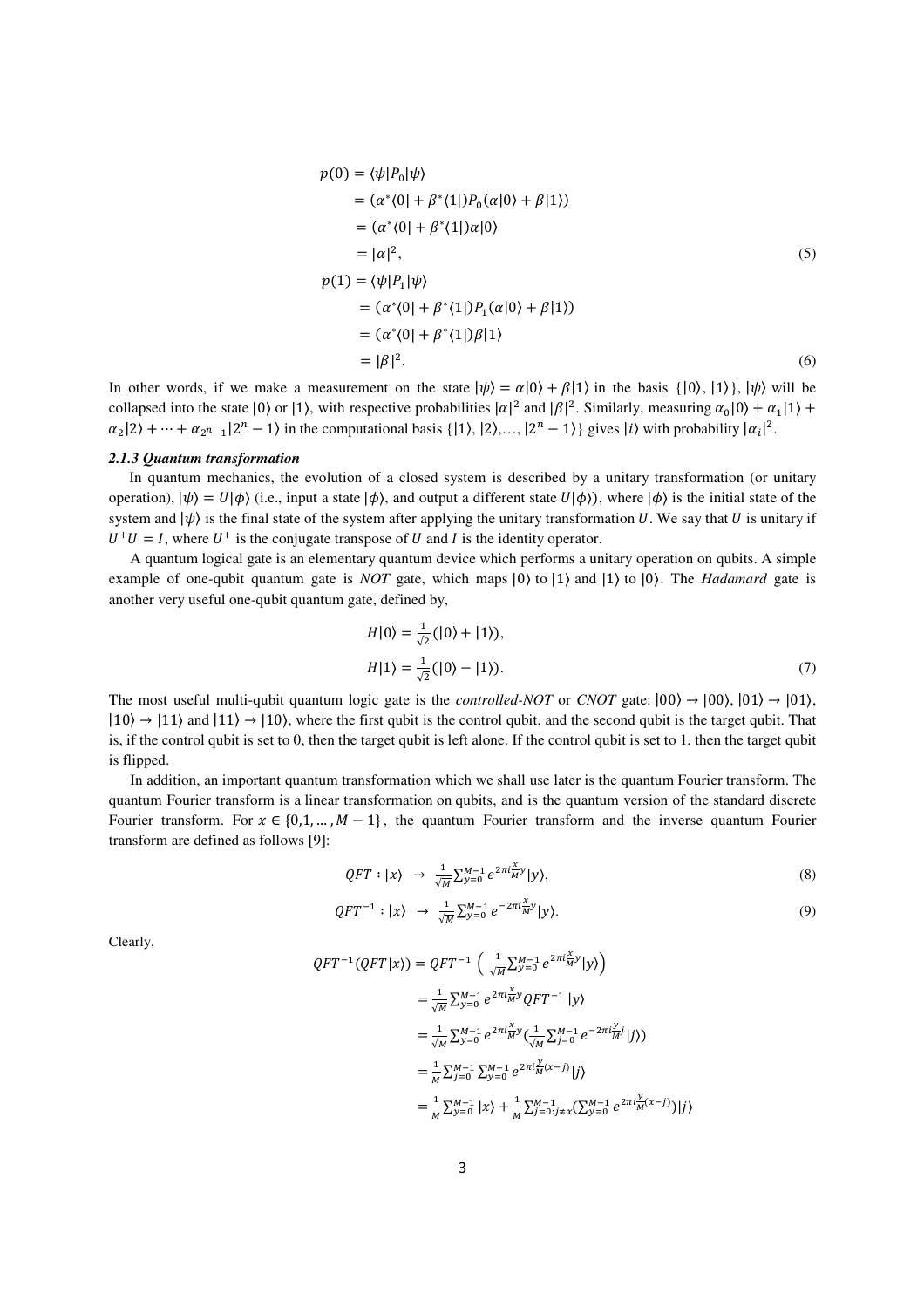#### *2.1.4 Quantum Parallelism*

Quantum parallelism allows a quantum computer (or a quantum circuit) to perform multiple computations simultaneously. The term was coined by physicist David Deutsch, so as to distinguish it from classical parallel computation in standard computers.

In classical settings, parallel computing is performed by having several processors linked together, so that each processor performs one computation while the other processors are performing other computations.

In quantum settings, a single quantum processor is able to perform multiple computations on its own by utilizing the fact that the qubit exists in the superposition of multiple states. This gives a quantum computer much greater raw computation ability than a traditional computer.

For example, we consider a two-qubit quantum circuit, which performs a quantum transformation  $U_f$ , defined by

$$
U_f: |x\rangle |y\rangle \rightarrow |x\rangle |y \oplus f(x)\rangle, \tag{11}
$$

where  $f(x):$  {0,1}  $\rightarrow$  {0,1} is a classical function, and  $\oplus$  denotes the addition module 2. If  $y = 0$ , then the final state of the second qubit is just the value  $f(x)$ . That is,  $U_f: |x\rangle |0\rangle \rightarrow |x\rangle |f(x)\rangle$ . Furthermore, if  $|x\rangle = \frac{|0\rangle + |1\rangle}{\sqrt{2}}$  $\frac{\sqrt{7}+1}{\sqrt{2}}$ , then

$$
U_f \frac{|0\rangle + |1\rangle}{\sqrt{2}} |0\rangle = U_f \frac{|0\rangle|0\rangle + |1\rangle|0\rangle}{\sqrt{2}}
$$

$$
= \frac{U_f|0\rangle|0\rangle + U_f|1\rangle|0\rangle}{\sqrt{2}}
$$

$$
= \frac{|0\rangle|f(0)\rangle + |1\rangle|f(1)\rangle}{\sqrt{2}}.
$$
(12)

That is, the quantum transformation  $U_f$  computes  $f(0)$  and  $f(1)$  simultaneously. It can easily be generalized to a more powerful  $U_f$  that implements a more general function  $f(x)$ :  $\{0,1\}^n \rightarrow \{0,1\}$ , such that  $U_f(x)|y\rangle =$  $|x\rangle|y\oplus f(x)$ , where the qubit lengths of the states  $|x\rangle$  and  $|y\rangle$  are *n* and 1, respectively. Similarly, consider the case where  $|x\rangle = H^{\otimes n}|0\rangle^{\otimes n}$  and  $|y\rangle = |0\rangle$ . Then

$$
U_f|x\rangle|0\rangle = U_f H^{\otimes n}|0\rangle^{\otimes n}|0\rangle
$$
  
=  $U_f\left[\frac{|0\rangle+|1\rangle}{\sqrt{2}}\right]^{\otimes n}|0\rangle$   
=  $U_f\left(\frac{1}{\sqrt{2^n}}\sum_{i=0}^{2^n-1}|i\rangle\right)|0\rangle$   
=  $\frac{1}{\sqrt{2^n}}\sum_{i=0}^{2^n-1}|i\rangle|f(i)\rangle.$  (13)

From Eq.13, we can clearly see that the quantum transformation  $U_f$  computes  $f(i)$  s for all values of i simultaneously. However, there is no immediate way of seeing them all together, because once the output state is measured, only one value of  $f(i)$  is revealed and the rest vanish.

#### *2.2 Private Set Intersection Cardinality*

Here, we give an informal definition of PSI-CA.

**Definition 1**. Private Set Intersection Cardinality (PSI-CA) - There are two parties, a client and a server. The client inputs a private set  $A$  and the server inputs a private set  $B$ . After running a PSI-CA protocol, the client outputs the cardinality of their intersection, i.e.,  $|A \cap B|$ , but the server gets nothing. In addition, PSI-CA should meet the following privacy requirements:

*Server Privacy*. The client learns no information about the set elements of the server except knowing the set size,  $|B|$ .

*Client Privacy*. The server cannot get any private information about the client's set.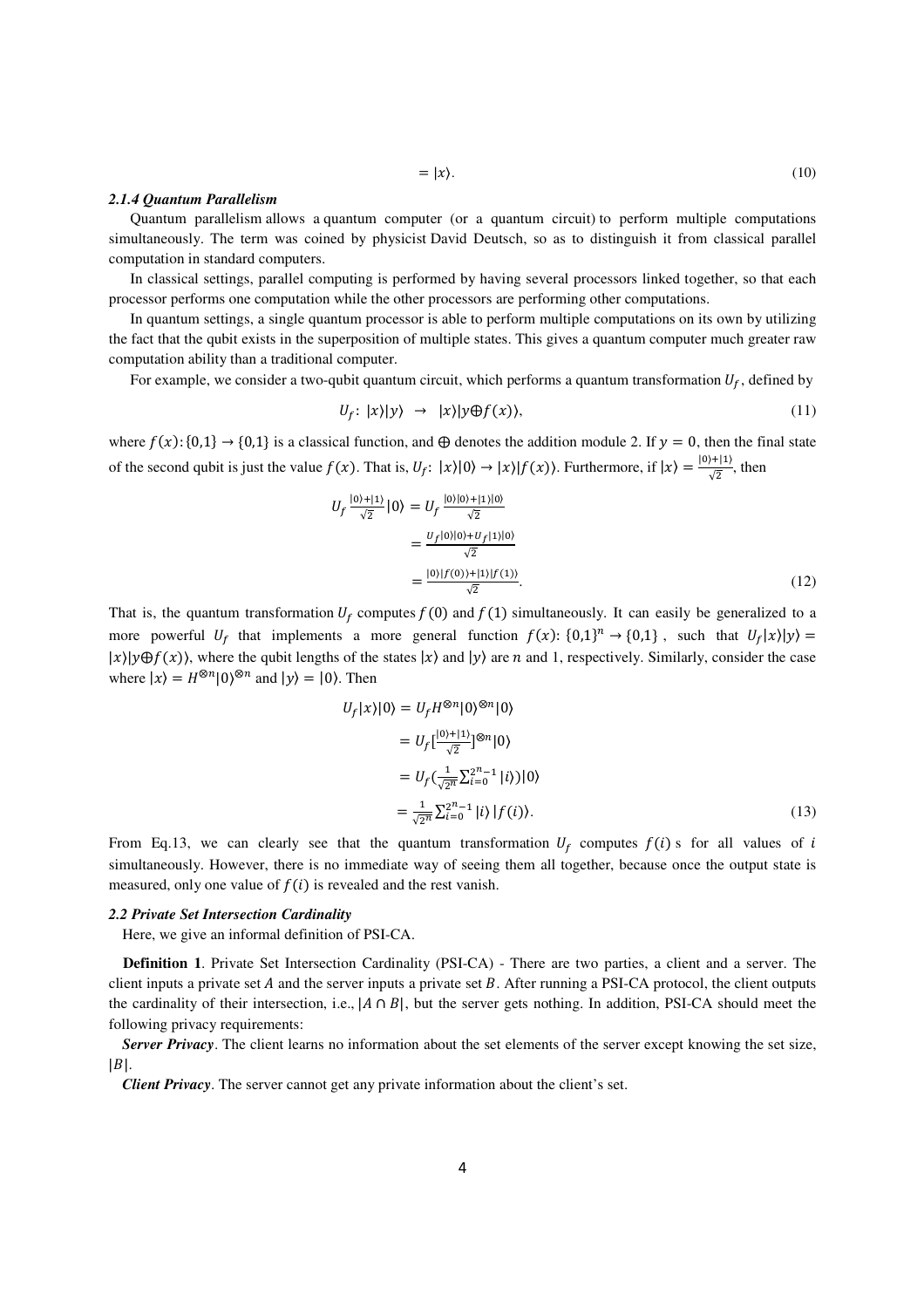There are many important applications of PSI-CA in privacy-preserving settings. For instance, PSI-CA can be used in social networking [3], e.g., when two parties want to privately determine the number of common connections in order to decide whether or not to become friends.

#### **3. Quantum Private Set Intersection Cardinality**

In this section, we follow some ideas from Grover's search algorithm [1,12] and quantum counting algorithms [2,9,19,20], take advantage of quantum parallelism, and present a novel quantum PSI-CA protocol. Suppose the client's private set  $A = \{a_1, a_2, \dots, a_{n_c}\}\$  and the server's private set  $B = \{b_1, b_2, \dots b_{n_s}\}\$ , and all elements of the sets A and B lie in  $\mathbb{Z}_N$ , where  $\mathbb{Z}_N = \{0, 1, 2, ..., N - 1\}$  and  $N = 2^n$  (i.e.,  $n = \log N$ ). In addition, we assume that  $n_c +$  $n_{s} < \frac{N}{2}$  $\frac{N}{2}$ , and N and  $n_s$  are public. The proposed protocol consists of 5 steps, which are described in detail as follows.

**Step 1.** The client prepares an initial state  $|\varphi_0\rangle$  in  $|0\rangle^{\otimes n}$ , further applies  $H^{\otimes n}$  to the state  $|\varphi_0\rangle$ , and then gets the resultant state  $|\varphi_1\rangle$ . That is,  $|\varphi_1\rangle = H^{\otimes n} |0\rangle^{\otimes n} = \frac{1}{\sqrt{n}}$  $\frac{1}{\sqrt{N}} \sum_{x=0}^{N-1} |x\rangle$ . Then the client sends  $|\varphi_1\rangle$  to the server through the quantum channel.

**Step 2.** After receiving the state  $|\varphi_1\rangle$ , the server prepares an ancillary state  $|r\rangle$ , where r is a random integer in {0,1}. Furthermore, the server performs an oracle transformation  $U_{f_s}$  on the state  $|\varphi_1\rangle \otimes |r\rangle$ , where  $U_{f_s}$  is and works as follows:

$$
f_s(x) = \begin{cases} 1 & \text{if } x \in B \\ 0 & \text{if } x \notin B \end{cases} \tag{14}
$$

$$
U_{f_s}: \frac{1}{\sqrt{N}} \sum_{x=0}^{N-1} |x\rangle |r\rangle \rightarrow \frac{1}{\sqrt{N}} \sum_{x=0}^{N-1} |x\rangle |r \bigoplus f_s(x)\rangle . \tag{15}
$$

Here, we call the resultant state  $|\varphi_2\rangle$ , i.e.,  $|\varphi_2\rangle = \frac{1}{\sqrt{N}} \sum_{x=0}^{N-1} |x\rangle |r \oplus f_s(x)\rangle$ . Then the server sends  $|\varphi_2\rangle$  back to the client through the quantum channel.

**Step 3.** After receiving the state  $|\varphi_2\rangle$ , the client performs another oracle transformation  $U_{f_c}$  on it, where the transformation  $U_{f_c}$  is described as follows:

$$
f_c(x) = \begin{cases} 1 & \text{if } x \in A \\ 0 & \text{if } x \notin A \end{cases} \tag{16}
$$

$$
U_{f_c}: \frac{1}{\sqrt{N}} \sum_{x=0}^{N-1} |x\rangle |r \oplus f_s(x)\rangle \rightarrow \frac{1}{\sqrt{N}} \sum_{x=0}^{N-1} |x\rangle |r \oplus f_s(x) \oplus f_c(x)\rangle. \tag{17}
$$

Here, the resultant state is called  $|\varphi_3\rangle$ , that is,  $|\varphi_3\rangle = \frac{1}{\sqrt{N}} \sum_{x=0}^{N-1} |x\rangle |r \oplus f_s(x) \oplus f_c(x)$ . Please note,  $f_s(x) \oplus f_c(x) \Leftrightarrow$  $(x \in B) \oplus (x \in A)$ , so the state  $|\varphi_3\rangle$  has carried the classical information about the cardinality of their intersection.

**Step 4.** In order to extract the intersection cardinality from the state  $|\varphi_3\rangle$ , the client prepares another quantum state in  $\frac{1}{\sqrt{M}}\sum_{y=0}^{M-1} |y\rangle$ , where *M* is a big enough integer, so that the value of  $\frac{2\pi}{M}\sqrt{t(N-t)} + \frac{\pi^2}{M^2}$  $\frac{h}{M^2}$  |N – 2t| is small enough (t is later defined in Step 5). Let  $|\varphi_4\rangle = \frac{1}{\sqrt{M}} \sum_{y=0}^{M-1} |y\rangle \otimes |\varphi_3\rangle$ . Furthermore, the client applies a quantum operator  $C_F$  to the state  $|\varphi_4\rangle$ , and then gets the state  $|\varphi_5\rangle$ , where  $C_F$  is defined as follows:

$$
C_F: |\varphi_4\rangle \to |\varphi_5\rangle,
$$
  
\n
$$
C_F: \frac{1}{\sqrt{M}} \sum_{y=0}^{M-1} |y\rangle \otimes |\varphi_3\rangle \to \frac{1}{\sqrt{M}} \sum_{y=0}^{M-1} |y\rangle \otimes G^y |\varphi_3\rangle,
$$
  
\n
$$
|\varphi_5\rangle = \frac{1}{\sqrt{M}} \sum_{y=0}^{M-1} |y\rangle \otimes G^y |\varphi_3\rangle,
$$
  
\n
$$
= \frac{1}{\sqrt{M}} \sum_{y=0}^{M-1} |y\rangle \otimes G^y (\frac{1}{\sqrt{N}} \sum_{x=0}^{N-1} |x\rangle |r \oplus f_S(x) \oplus f_C(x))).
$$
\n(19)

Here,  $G$  is the amplitude amplification operator, defined by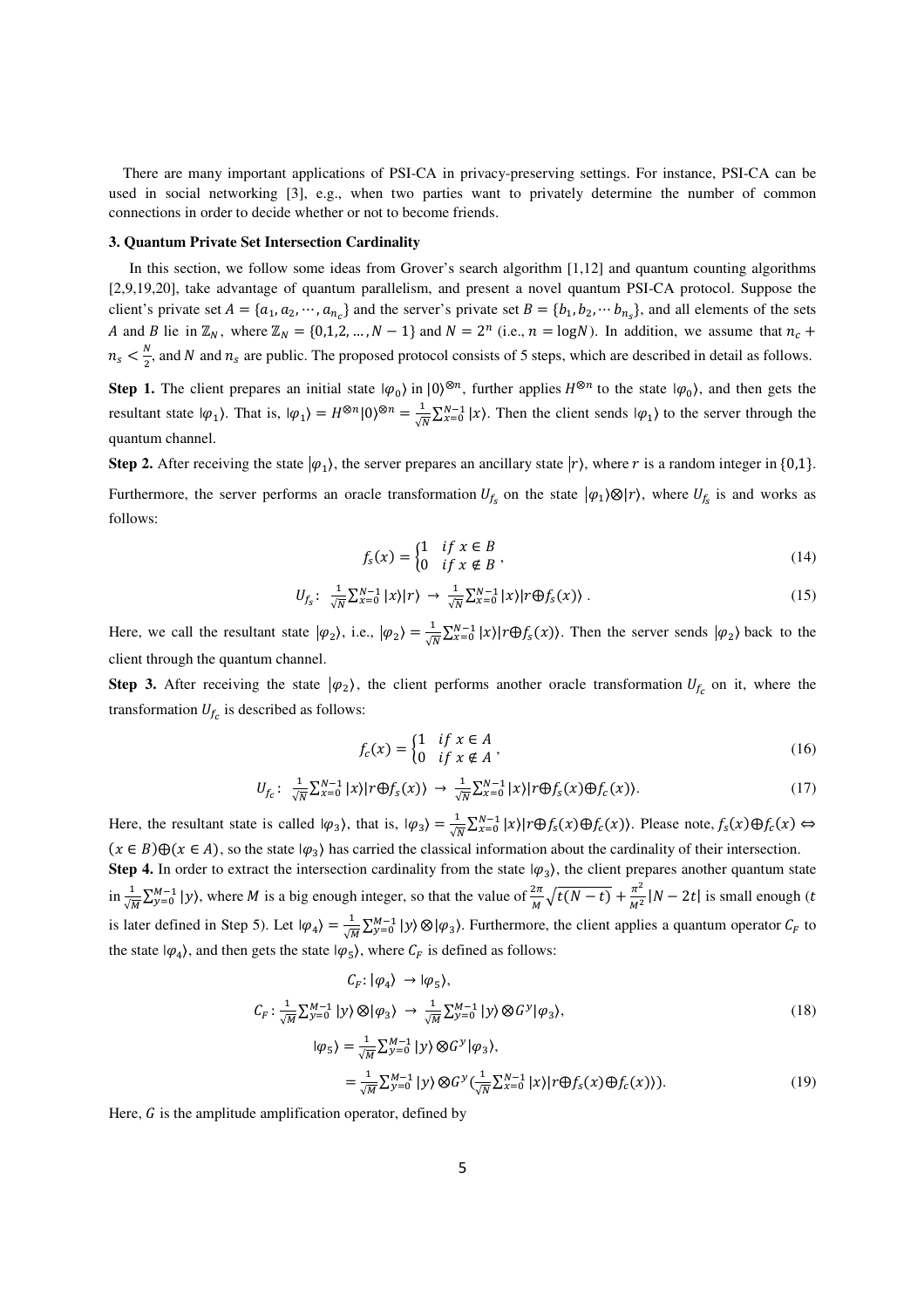$$
G = U_{\varphi_3} U_{f_r} \,,\tag{20}
$$

$$
U_{f_r}|x\rangle|r\rangle = \begin{cases} -|x\rangle|1\rangle & \text{if } r = 1\\ |x\rangle|0\rangle & \text{if } r = 0 \end{cases}
$$
\n
$$
(21)
$$

$$
U_{\varphi_3}=2|\varphi_3\rangle\langle\varphi_3|-I,\eqno(22)
$$

where  *is the identity operator.* 

**Step 5.** The client applies  $QFT^{-1}$  to the first logM qubits of the state  $|\varphi_5\rangle$  and then measures the first logM qubits in the computational basis to obtain  $|x\rangle$ . Finally, he/she outputs  $N\sin^2(\frac{x}{M})$  $\frac{x}{M}$   $\pi$ ) as the estimation of t, which is the number of the items that the last one qubit of the state  $|\varphi_3\rangle$  is in 11, i.e., the number of the items just like  $|x\rangle|1\rangle$  in the state  $|\varphi_3\rangle$ . If  $t < N/2$ , then the client outputs  $\frac{(n_c+n_s)-t}{2}$  $\frac{n_S - t}{2}$ , that is,  $|A \cap B| = \frac{(n_c + n_S) - t}{2}$  $\frac{n_S-t}{2}$ ; otherwise,  $\frac{(n_c+n_S+t)-N}{2}$ , that is,  $|A \cap B| = \frac{(n_c + n_s + t) - N}{2}$  $\frac{s^{T}t^{j-N}}{2}.$ 

In addition, in order to check eavesdropping in the quantum channel, we can use the decoy technology. That is, the sender randomly inserts several decoy particles into the qubit sequence to be transmitted, where every decoy particle is prepared randomly with either Z-basis (i.e.,  $\{ |0\rangle, |1\rangle \}$  or X-basis (i.e.,  $\{\frac{1}{\sqrt{2}}(|0\rangle + |1\rangle), \frac{1}{\sqrt{2}}\}$  $\frac{1}{\sqrt{2}}(|0\rangle - |1\rangle)$ . After confirming that the receiver has received the transmitted sequence, the sender announces the positions of the decoy particles and the corresponding measurement basis. The receiver measures the decoy particles according to the sender's announcements and tells the sender his (her) measurement results. The sender compares the measurement results of the receiver with the initial states of the decoy particles in the transmitted sequence and analyzes the security of the transmissions. If the error rate is higher than the threshold determined by the channel noise, they cancel this protocol and restarts; or else they continue to the next step.

**The correctness proof.** Starting from the state  $|\varphi_3\rangle = \frac{1}{\sqrt{N}} \sum_{x=0}^{N-1} |x\rangle |r \oplus f_s(x) \oplus f_c(x)$ , we define

$$
|\alpha\rangle = \frac{1}{\sqrt{t}} \sum |x\rangle |1\rangle \,, \tag{23}
$$

$$
|\beta\rangle = \frac{1}{\sqrt{N-t}} \sum |\chi\rangle|0\rangle. \tag{24}
$$

Obviously, the state  $|\varphi_3\rangle$  can be re-expressed as

$$
|\varphi_3\rangle = \sqrt{\frac{N-t}{N}} |\beta\rangle + \sqrt{\frac{t}{N}} |\alpha\rangle.
$$
 (25)

In other words,  $|\varphi_3\rangle$  is the uniform superposition of all product states,  $|\alpha\rangle$  is the uniform superposition of these product states satisfying  $r \bigoplus f_s(x) \bigoplus f_c(x) = 1$ , and  $|\beta\rangle$  the counterpart of  $|\alpha\rangle$ . Obviously,  $|\alpha\rangle \perp |\beta\rangle$ . Choose  $\theta \in (0, \frac{\pi}{2})$  such that  $sin^2 \theta = \frac{t}{N}$ . We have  $sin \theta = \sqrt{\frac{t}{N}}$  and  $cos \theta = \sqrt{\frac{N-t}{N}}$  $\frac{\partial^2 L}{\partial N}$ , and thus  $|\varphi_3\rangle = cos\theta |\beta\rangle + sin\theta |\alpha\rangle$ . Then, we can easily obtain the following equations:

$$
G|\beta\rangle = U_{\varphi_3}U_{f_r}|\beta\rangle = U_{\varphi_3}|\beta\rangle
$$
  
\n
$$
= (2|\varphi_3\rangle\langle\varphi_3| - 1)|\beta\rangle
$$
  
\n
$$
= 2|\varphi_3\rangle\langle\varphi_3|\beta\rangle - |\beta\rangle
$$
  
\n
$$
= 2cos\theta|\varphi_3\rangle - |\beta\rangle
$$
  
\n
$$
= 2cos\theta(cos\theta|\beta\rangle + sin\theta|\alpha\rangle) - |\beta\rangle
$$
  
\n
$$
= (2cos^2\theta - 1)|\beta\rangle + 2sin\theta cos\theta|\alpha\rangle
$$
  
\n
$$
= cos2\theta|\beta\rangle + sin2\theta|\alpha\rangle,
$$
  
\n
$$
G|\alpha\rangle = U_{\varphi_3}U_{f_r}|\alpha\rangle = U_{\varphi_3}(-|\alpha\rangle)
$$
  
\n
$$
= (2|\varphi_3\rangle\langle\varphi_3| - I)(-|\alpha\rangle)
$$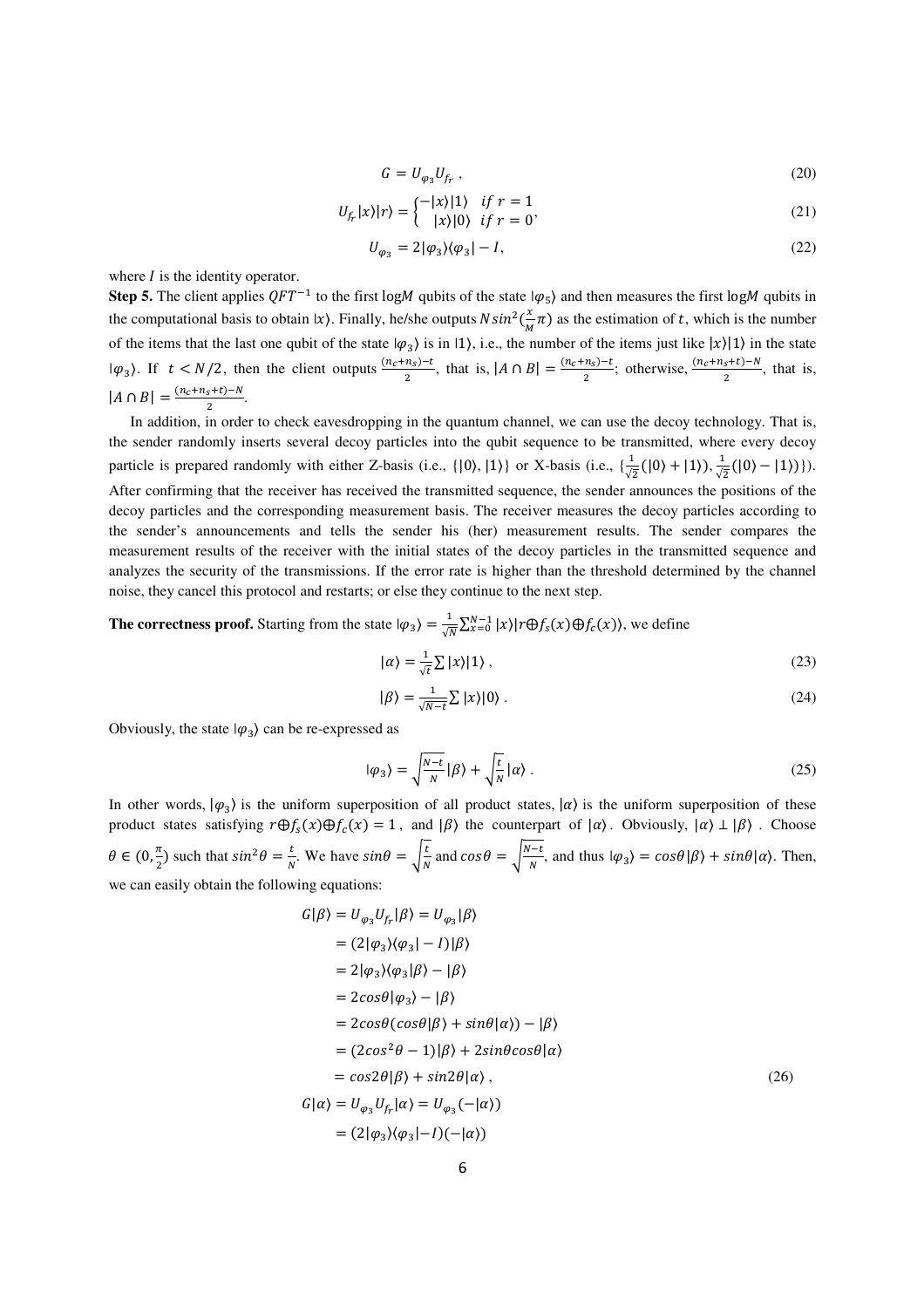$$
= -2|\varphi_3\rangle\langle\varphi_3|\alpha\rangle + |\alpha\rangle
$$
  
\n
$$
= -2\sin\theta|\varphi_3\rangle + |\alpha\rangle
$$
  
\n
$$
= -2\sin\theta(\cos\theta|\beta\rangle + \sin\theta|\alpha\rangle) + |\alpha\rangle
$$
  
\n
$$
= -2\sin\theta\cos\theta|\beta\rangle + (1 - 2\sin^2\theta)|\alpha\rangle
$$
  
\n
$$
= -\sin2\theta|\beta\rangle + \cos2\theta|\alpha\rangle.
$$
 (27)

Obviously, G is a rotation operator of angle 2 $\theta$  oriented from  $|\beta\rangle$  to  $|\alpha\rangle$  in the two-dimensional subspace spanned by  $|\alpha\rangle$  and  $|\beta\rangle$ . If we start from the state  $|\varphi_3\rangle$ , each application of G rotates it toward  $|\alpha\rangle$  by 2 $\theta$ . Thus, repeated application of G rotates it close to  $|\alpha\rangle$ . Furthermore, we define two orthogonal states as follows:

$$
|\phi_{+}\rangle = \frac{1}{\sqrt{2}} (|\beta\rangle - i|\alpha\rangle) , \qquad (28)
$$

$$
|\phi_{-}\rangle = \frac{1}{\sqrt{2}} (|\beta\rangle + i|\alpha\rangle) \tag{29}
$$

Then,

$$
G|\phi_{+}\rangle = \frac{1}{\sqrt{2}}(G|\beta\rangle - iG|\alpha\rangle)
$$
  
\n
$$
= \frac{1}{\sqrt{2}}(cos2\theta|\beta\rangle + sin2\theta|\alpha\rangle + isin2\theta|\beta\rangle - icos2\theta|\alpha\rangle \text{ (by Eqs.(26) and (27))}
$$
  
\n
$$
= \frac{e^{iz\theta}}{\sqrt{2}}(|\beta\rangle - i|\alpha\rangle) \text{ (by } e^{i2\theta} = cos2\theta + isin2\theta)
$$
  
\n
$$
= e^{i2\theta}|\phi_{+}\rangle,
$$
  
\n
$$
G|\phi_{-}\rangle = \frac{1}{\sqrt{2}}(G|\beta\rangle + iG|\alpha\rangle)
$$
  
\n
$$
= \frac{1}{\sqrt{2}}(cos2\theta|\beta\rangle + sin2\theta|\alpha\rangle - isin2\theta|\beta\rangle + icos2\theta|\alpha\rangle \text{ (by Eqs.(26) and (27))}
$$
  
\n
$$
= \frac{e^{-iz\theta}}{\sqrt{2}}(|\beta\rangle + i|\alpha\rangle) \text{ (by } e^{-i2\theta} = cos2\theta - isin2\theta)
$$
  
\n
$$
= e^{-i2\theta}|\phi_{-}\rangle.
$$
  
\n(31)

That is,  $|\phi_+\rangle$  and  $|\phi_-\rangle$  are eigenvectors of G with eigenvalues  $e^{2i\theta}$  and  $e^{-2i\theta}$ , respectively. Let  $\theta = \pi\omega$ , then  $|\varphi_3\rangle = cos\theta |\beta\rangle + sin\theta |\alpha\rangle = \frac{e^{i\pi\omega}}{\sqrt{2}}$  $rac{i\pi\omega}{\sqrt{2}}|\phi_{+}\rangle + \frac{e^{-i\pi\omega}}{\sqrt{2}}$  $\sqrt{2}$   $|\phi_{-}\rangle$ *.* If we apply *G* to *|* $\varphi_3$ *}* for *y* times, then

$$
G^{\gamma}|\varphi_3\rangle = \frac{e^{i\pi(2\gamma+1)\omega}}{\sqrt{2}}|\varphi_+\rangle + \frac{e^{-i\pi(2\gamma+1)\omega}}{\sqrt{2}}|\varphi_-\rangle.
$$
 (32)

Thus, we get

$$
|\varphi_{5}\rangle = \frac{1}{\sqrt{M}} \sum_{y=0}^{M-1} |y\rangle \otimes G^{y} |\varphi_{3}\rangle
$$
  
\n
$$
= \frac{1}{\sqrt{M}} \sum_{y=0}^{M-1} [|y\rangle \otimes (e^{i\pi(2y+1)\omega}) |\varphi_{+}\rangle + \frac{e^{-i\pi(2y+1)\omega}}{\sqrt{2}} |\varphi_{-}\rangle)]
$$
  
\n
$$
= \frac{e^{i\pi\omega}}{\sqrt{2M}} \sum_{y=0}^{M-1} e^{i2\pi y\omega} |y\rangle |\varphi_{+}\rangle + \frac{e^{-i\pi\omega}}{\sqrt{2M}} \sum_{y=0}^{M-1} e^{-i2\pi y\omega} |y\rangle |\varphi_{-}\rangle
$$
  
\n
$$
= \frac{e^{i\pi\omega}}{\sqrt{2M}} \sum_{y=0}^{M-1} e^{i2\pi y\omega} |y\rangle |\varphi_{+}\rangle + \frac{e^{-i\pi\omega}}{\sqrt{2M}} \sum_{y=0}^{M-1} e^{i2\pi y(1-\omega)} |y\rangle |\varphi_{-}\rangle . \tag{33}
$$

After applying  $QFT^{-1}$  to the first logM qubits of the state  $|\varphi_5\rangle$ , we have

$$
QFT^{-1}|\varphi_{5}\rangle = QFT^{-1}\left[\frac{e^{i\pi\omega}}{\sqrt{2M}}\sum_{y=0}^{M-1} e^{i2\pi y\omega}|y\rangle|\phi_{+}\rangle + \frac{e^{-i\pi\omega}}{\sqrt{2M}}\sum_{y=0}^{M-1} e^{i2\pi y(1-\omega)}|y\rangle|\phi_{-}\rangle\right]
$$
  
\n
$$
= \frac{e^{i\pi\omega}}{\sqrt{2M}}\sum_{y=0}^{M-1} e^{i2\pi y\omega} (QFT^{-1}|y\rangle)|\phi_{+}\rangle + \frac{e^{-i\pi\omega}}{\sqrt{2M}}\sum_{y=0}^{M-1} e^{i2\pi y(1-\omega)} (QFT^{-1}|y\rangle)|\phi_{-}\rangle
$$
  
\n
$$
= \frac{e^{i\pi\omega}}{\sqrt{2M}}\sum_{y=0}^{M-1} e^{i2\pi y\omega} (\frac{1}{\sqrt{M}}\sum_{x=0}^{M-1} e^{-i2\pi\frac{y}{M}x}|x\rangle)|\phi_{+}\rangle + \frac{e^{-i\pi\omega}}{\sqrt{2M}}\sum_{y=0}^{M-1} e^{i2\pi y(1-\omega)} (\frac{1}{\sqrt{M}}\sum_{x=0}^{M-1} e^{-i2\pi\frac{y}{M}x}|x\rangle)|\phi_{-}\rangle
$$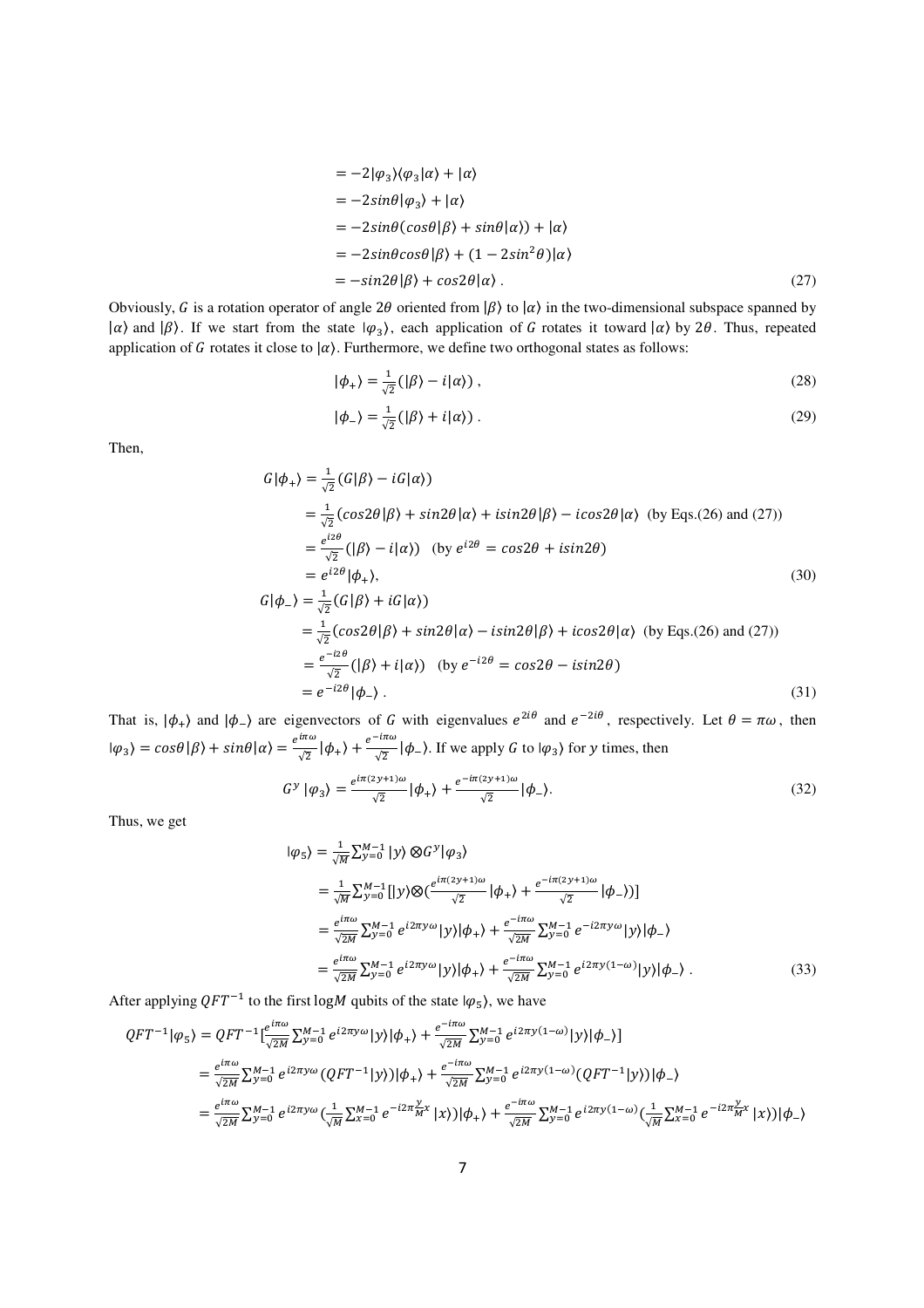$$
= \frac{e^{i\pi\omega}}{\sqrt{2}} \sum_{x=0}^{M-1} \left\{ \frac{1}{M} \sum_{y=0}^{M-1} e^{i2\pi y (\omega - \frac{x}{M})} \right\} |x\rangle |\phi_{+}\rangle + \frac{e^{-i\pi\omega}}{\sqrt{2}} \sum_{x=0}^{M-1} \left\{ \frac{1}{M} \sum_{y=0}^{M-1} e^{i2\pi y [(1-\omega) - \frac{x}{M}]} \right\} |x\rangle |\phi_{-}\rangle
$$
  

$$
= \frac{e^{i\pi\omega}}{\sqrt{2}} |\tilde{x}_{+}\rangle |\phi_{+}\rangle + \frac{e^{-i\pi\omega}}{\sqrt{2}} |\tilde{x}_{-}\rangle |\phi_{-}\rangle , \qquad (34)
$$

with

$$
|\tilde{x}_{+}\rangle = \sum_{x=0}^{M-1} \{ \frac{1}{M} \sum_{y=0}^{M-1} e^{i2\pi y (\omega - \frac{x}{M})} \} |x\rangle , \qquad (35)
$$

$$
|\tilde{x}_{-}\rangle = \sum_{x=0}^{M-1} \left\{ \frac{1}{M} \sum_{y=0}^{M-1} e^{i2\pi y \left[ (1-\omega) - \frac{x}{M} \right]} \right\} |x\rangle \,. \tag{36}
$$

If we make a measurement on  $|\tilde{x}_+\rangle$  in the computational basis  $\{|0\rangle, |1\rangle, ..., |M-1\rangle\}$ , we will get  $|x\rangle$  with the probability of  $\frac{1}{M}$  $\frac{1}{M}\sum_{y=0}^{M-1} e^{i2\pi y (\omega - \frac{x}{M})}\bigg|^2$ . So,

$$
P\left(\left|\frac{x}{M} - \omega\right| \leq \frac{1}{M}\right) = P(|x - M\omega| \leq 1)
$$
  
\n
$$
= P(x = [M\omega]) + P(x = [M\omega])
$$
  
\n
$$
= \left|\frac{1}{M} \sum_{y=0}^{M-1} e^{i2\pi y (\omega - \frac{|M\omega|}{M})}\right|^2 + \left|\frac{1}{M} \sum_{y=0}^{M-1} e^{i2\pi y (\omega - \frac{|M\omega|}{M})}\right|^2
$$
  
\n
$$
= \left|\frac{1 - e^{i2\pi M(\omega - \frac{|M\omega|}{M})}}{M(1 - e^{i2\pi(\omega - \frac{|M\omega|}{M})})}\right|^2 + \left|\frac{1 - e^{i2\pi M(\omega - \frac{|M\omega|}{M})}}{M(1 - e^{i2\pi(\omega - \frac{|M\omega|}{M})})}\right|^2
$$
  
\n
$$
= \left|\frac{\sin[\pi M(\omega - \frac{|M\omega|}{M})]}{\sin[\pi(\omega - \frac{|M\omega|}{M})]}\right|^2 + \left|\frac{\sin[\pi M(\omega - \frac{|M\omega|}{M})]}{\sin^2[\pi(\omega - \frac{|M\omega|}{M})]}\right|^2
$$
  
\n
$$
= \frac{\sin^2[\pi M(\omega - \frac{|M\omega|}{M})]}{\pi^2 \sin^2[\pi(\omega - \frac{|M\omega|}{M})]} + \frac{\sin^2[\pi M(\omega - \frac{|M\omega|}{M})]}{\pi^2 \sin^2[\pi(\omega - \frac{|M\omega|}{M})]}
$$
  
\n
$$
\geq \frac{1}{M^2 \sin^2(\frac{\pi}{2M})} + \frac{1}{M^2 \sin^2(\frac{\pi}{2M})}
$$
  
\n
$$
= \frac{2}{M^2 \sin^2(\frac{\pi}{2M})^2}
$$
  
\n
$$
= \frac{8}{\pi^2}.
$$
 (37)

It shows that after measuring,  $\frac{x}{M}$  is close or equal to  $\omega$  with high probability. In detail, if we make a measurement on  $|\tilde{x}_+|$ , the probability of getting either  $[M\omega]$  or  $[M\omega]$ , providing an estimation for  $\omega$  within the error  $\frac{1}{M}$ , is at least  $\frac{8}{\pi^2}$ . Similarly, if we make a measurement on  $|\tilde{x}_{-}\rangle$ , the probability of getting either  $|M(1 - \omega)|$  or  $|M(1 - \omega)|$ , providing an estimation for  $(1 - \omega)$  within the error  $\frac{1}{M}$ , is at least  $\frac{8}{\pi^2}$ . That is,  $\frac{x}{M}$  is close or equal to  $1 - \omega$  with high probability. Since  $\theta = \pi \omega$  and  $\sin^2 \theta = \frac{t}{N}$ ,  $t = N \sin^2 \pi \omega$ . For the first case (i.e.,  $|\tilde{x}_+ \rangle$ ),  $\omega \approx \frac{x}{M}$  $\frac{x}{M}$ , so  $t \approx N \sin^2(\pi \frac{x}{M});$ for the second case (i.e,  $|\tilde{x}_{-}\rangle$ ),  $\omega \approx 1 - \frac{x}{M}$ , so  $t \approx N\sin^2\left(\pi - \pi \frac{x}{M}\right) = N\sin^2\left(\pi \frac{x}{M}\right)$ . In both cases, it gives the same estimation of  $t$ .

**Theorem 1** [9]. ∀*M*  $\in \mathbb{Z}$ ,  $|t - \tilde{t}| \leq \frac{2\pi}{M}$  $\frac{2\pi}{M}\sqrt{t(N-t)} + \frac{\pi^2}{M^2}$  $\frac{\pi^2}{M^2}$  |N – 2t| with probability at least  $\frac{8}{\pi^2}$ , where  $\tilde{t}$  is an estimation of t. That is, the error  $\varepsilon \leq \frac{2\pi}{M} \sqrt{t(N-t)} + \frac{\pi^2}{M^2}$  $\frac{n}{M^2}$  |  $N - 2t$  |.

Furthermore, we analyze the relations of t and  $|A \cap B|$ , which are listed in Table 1 and 2.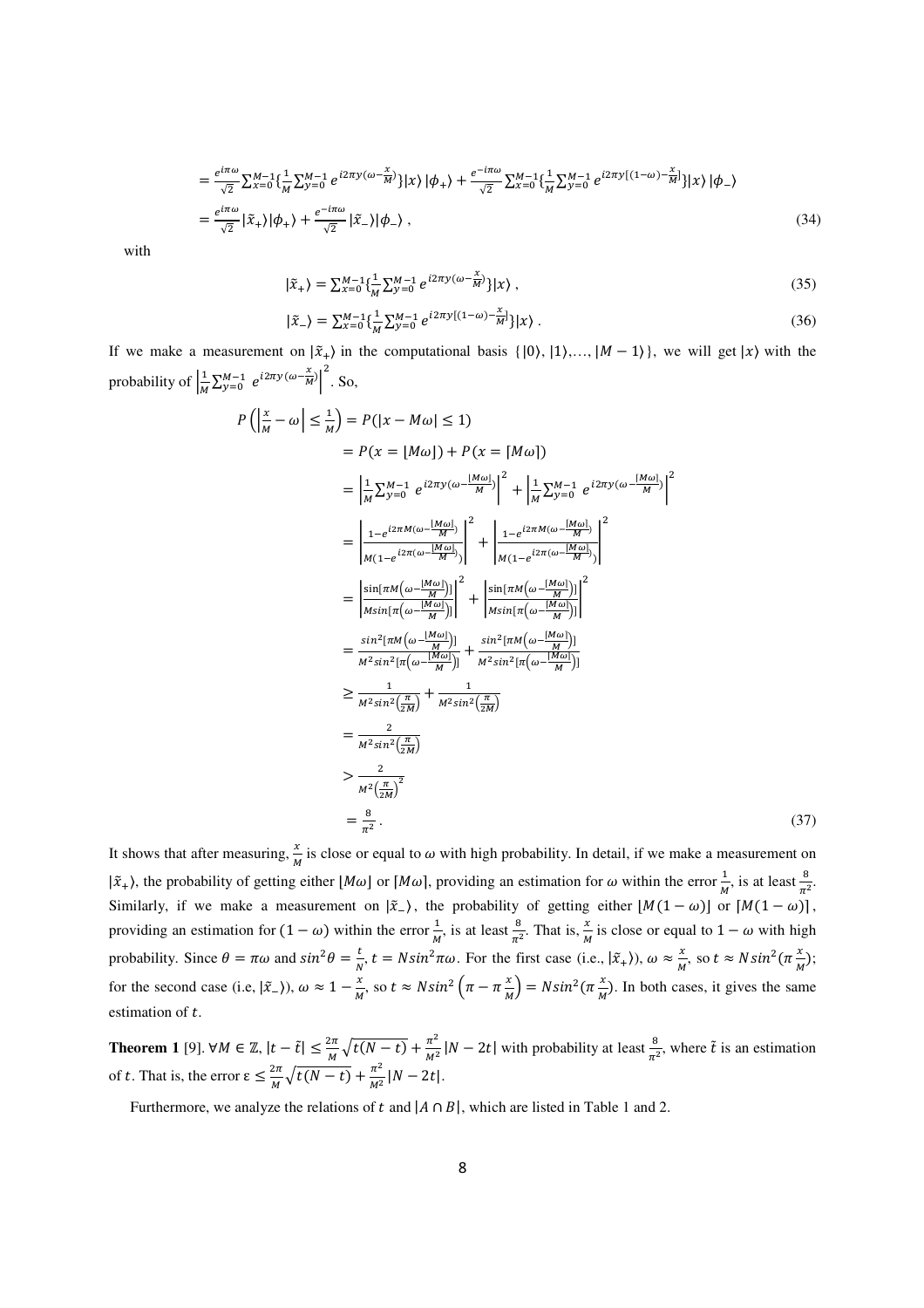| $\chi$                         | $f_c(x)$ | $f_{s}(x)$ | r | $r \bigoplus f_{s}(x) \bigoplus f_{c}(x)$ | Cardinality        |
|--------------------------------|----------|------------|---|-------------------------------------------|--------------------|
| $x \notin A \wedge x \notin B$ | 0        | $\theta$   |   |                                           | $N -  A \cup B $   |
| $x \notin A \wedge x \in B$    | $\Omega$ |            |   |                                           | $ B  -  A \cap B $ |
| $x \in A \wedge x \notin B$    |          | $\theta$   |   |                                           | $ A  -  A \cap B $ |
| $x \in A \wedge x \in B$       |          |            |   |                                           | $ A \cap B $       |

**Table 1**. The relation of t and  $|A \cap B|$  in the case of  $r = 1$ 

Given from Table 1, obviously*,* we can get

$$
t = (N - |A \cup B|) + |A \cap B|
$$
  
= (N - (|A| + |B| - |A \cap B|)) + |A \cap B|  
= N - (n<sub>c</sub> + n<sub>s</sub>) + 2|A \cap B|. (38)

It implies  $t > \frac{N}{2}$ , since  $n_c + n_s < \frac{N}{2}$  $\frac{N}{2}$ . Furthermore, the following equation clearly holds,

$$
|A \cap B| = \frac{(n_c + n_s + t) - N}{2} \,. \tag{39}
$$

# **Table 2.** The relation of t and  $|A \cap B|$  in the case of  $r = 0$

| $\boldsymbol{\chi}$            | $f_c(x)$ | $f_s(x)$ | $\boldsymbol{r}$ | $r \bigoplus f_{s}(x) \bigoplus f_{c}(x)$ | Cardinality        |
|--------------------------------|----------|----------|------------------|-------------------------------------------|--------------------|
| $x \notin A \wedge x \notin B$ | $\Omega$ | $\Omega$ |                  |                                           | $N -  A \cup B $   |
| $x \notin A \land x \in B$     | $\theta$ |          |                  |                                           | $ B  -  A \cap B $ |
| $x \in A \wedge x \notin B$    |          | $\Omega$ |                  |                                           | $ A  -  A \cap B $ |
| $x \in A \wedge x \in B$       |          |          |                  |                                           | $ A \cap B $       |

Given from Table 2, clearly*,* we can obtain

$$
t = (|B| - |A \cap B|) + (|A| - |A \cap B|)
$$
  
= |A| + |B| - 2|A \cap B|  
= n<sub>c</sub> + n<sub>s</sub> - 2|A \cap B|. (40)

It implies  $t < \frac{N}{2}$  $\frac{N}{2}$ , since  $n_c + n_s < \frac{N}{2}$  $\frac{N}{2}$ . Furthermore, the following equation obviously holds,

$$
|A \cap B| = \frac{(n_c + n_s) - t}{2} \,. \tag{41}
$$

In Step 5, it can clearly and rightly get the estimation of t with the high probability  $p (p \ge \frac{8}{\pi^2})$  and the small error  $\varepsilon$ , where  $\varepsilon \leq \frac{2\pi}{M} \sqrt{t(N-t)} + \frac{\pi^2}{M^2}$  $\frac{n}{M^2}|N-2t|$  (e.g., if  $N = 2^6$ ,  $t = 20$  and  $M = 2^{10}$ , then  $\varepsilon \le 0.182$ ). Furthermore, if  $t < N/2$ , then  $|A \cap B| = \frac{(n_c + n_s) - t}{2}$  $\frac{n_S-t}{2}$ ; otherwise,  $|A \cap B| = \frac{(n_c+n_S+t)-N}{2}$  $\frac{S+(-1)}{2}$ . Therefore, the proposed quantum PSI-CA protocol can give a good estimation of  $|A \cap B|$  with the same high probability p and the same small error  $\varepsilon$ .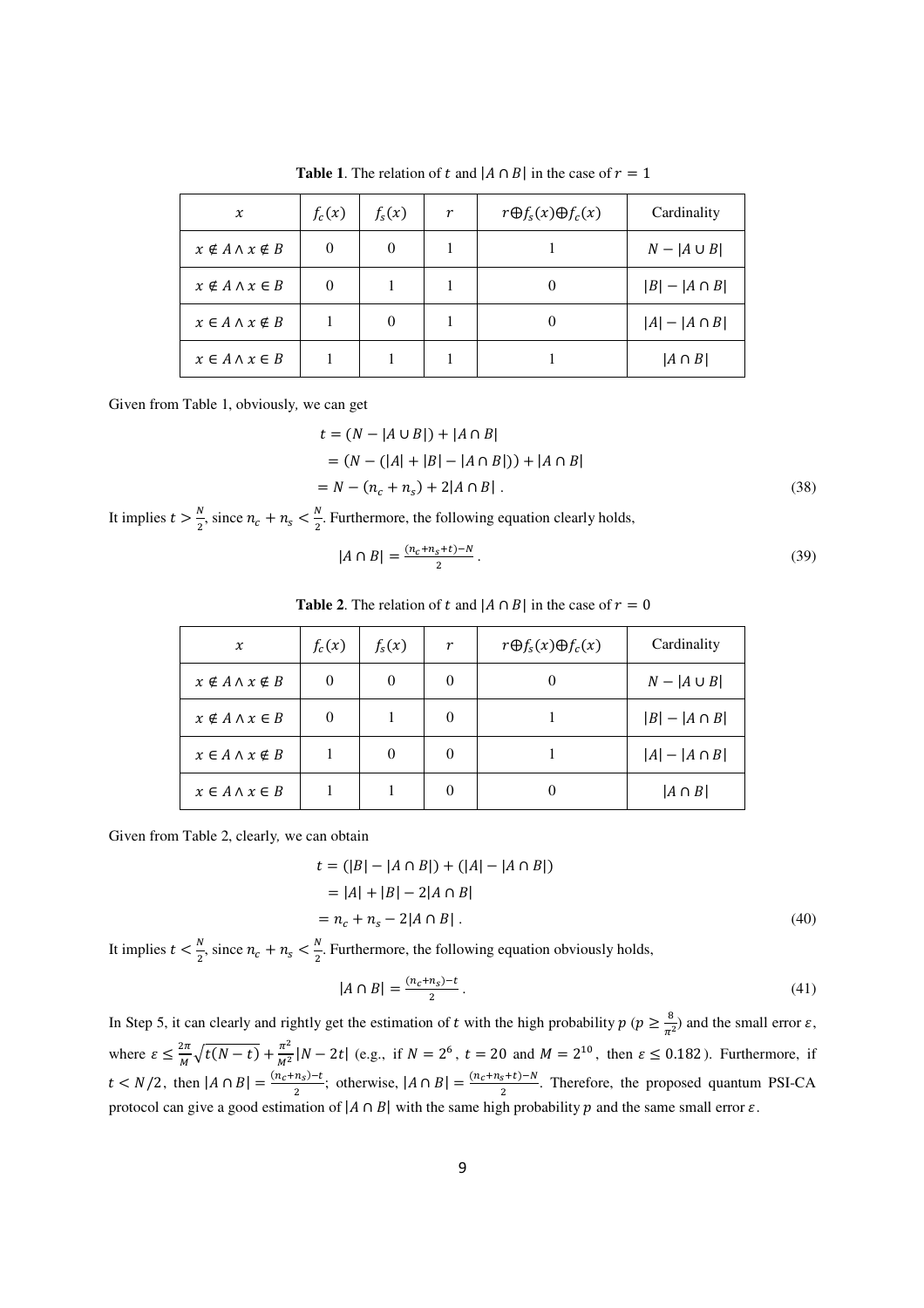#### **4. Anonymous Authentication**

In this section, we present a novel anonymous authentication scheme for large-scale client-server networks based on the quantum PSI-CA protocol designed above. The proposed anonymous authentication scheme mainly includes four phases: Initialization Phase, Registration Phase, Anonymous Authentication Phase, and Updating Phase. The detailed description is as follows:

**Initialization Phase:** Suppose that there is a trusted third party (TTP), and all system parameters are generated by the TTP.

- **Step 1**. The TTP selects a large integer, N, and two small integers, n and k, such that  $0 < k < n \ll N$ .
- **Step 2**. The TTP randomly generates a private set  $S$  ( $S \subset \mathbb{Z}_N$ ), such that  $|S|$  is close to  $\frac{N}{2}$  but  $|S| + n < \frac{N}{2}$  (to meet the assumption of the proposed quantum PSI-CA protocol), and computes its complement  $\bar{S} = \mathbb{Z}_N - S$ .

**Step 3**. Then the TTP publishes the public parameters  $\{N, n, k\}$ , and privately sends the set  $S$  to the server.

**Registration Phase:** Each client is required to first register at the server for subscribing the future services and to further apply for an authentication warrant to the TTP with the permission of the server.

- **Step 1**. During the registration, the server checks the authenticity and legality of the client  $c_i$ . After confirming his/her authenticity and legality, the server informs the TTP to generate an authentication warrant for the client *c<sup>i</sup>* .
- **Step 2.** After receiving the permission of the server, the TTP randomly generates a *unique* set  $C_i$  for the authorized client  $c_i$ :  $C_i = K_i \cup R_i$ , where  $K_i \subset S$  and  $R_i \subset \overline{S}$ , and  $|K_i| = k$  and  $|R_i| = n - k$ . Obviously,  $|C_i| = n$  and  $|C_i \cap S| = k$ . In addition, please note that  $C_i \cap C_j = \emptyset$  if  $i \neq j$ . Then, the TTP privately sends the set  $C_i$  to the client  $c_i$ .
- **Step 3**. After receiving the set  $C_i$ , the client  $c_i$  verifies its validity by calling a quantum PSI-CA protocol with the help of the server to compute the intersection cardinality of the sets,  $C_i$  and  $S$ , where the client is the initiator of the quantum PSI-CA protocol. If it satisfies the condition of  $k - \varepsilon \leq |C_i \cap S| \leq k + \varepsilon$ , the client accepts the set  $C_i$  as his/her authentication warrant for the future services, where  $\varepsilon = \frac{2\pi}{M}$  $\frac{2\pi}{M}\sqrt{t(N-t)} + \frac{\pi^2}{M^2}$  $\frac{n}{M^2}$  |  $N - 2t$  |.
- **Step 4**. Suppose that in all there are l authorized clients. Finally, the TTP computes  $K = \bigcup_{i=1}^{l} K_i$  and  $R = \bigcup_{i=1}^{l} R_i$ , which will be utilized to revoke or add the authorized clients in future.

**Anonymous Authentication Phase:** In this phase, suppose that the remote client *c<sup>i</sup>* requests the server to authenticate his/her legality in order to get certain resources or services, but he/she wants to protect the privacy of his/her identity. As an authorized client, he/she must have privately owned an authentication warrant, i.e., the set  $C_i$ , which is generated by the TTP in advance. After receiving the authentication request of the client, the server asks the client to collaboratively execute a quantum PSI-CA protocol to compute the intersection cardinality of their respective private sets, where the server is the initiator. That is, the server and the client privately input the sets,  $S$ and  $C_i$ , respectively, and finally the server gets an estimation of  $|S \cap C_i|$  with a high probability and a small error, but the client nothing. If it satisfies that  $k - \varepsilon \leq |S \cap C_i| \leq k + \varepsilon$ , the authentication passes successfully, otherwise it fails.

**Updating Phase:** The updating phase includes two cases: revoking any authorized client and adding a new client.

*Revoking any client*. Suppose that the server wants to revoke the client *c<sup>j</sup>* . Then the server requests the TTP to announce the authentication warrant of the client  $c_j$  (i.e.,  $C_j$ ). After getting  $C_j$ , the server computes  $K_j = S \cap C_j$ , and updates his privet set  $S = S - K_j$ . In addition, the TTP also updates  $S = S - K_j$  and  $\overline{S} = \overline{S} - R_j$  by computing  $K_j = S \cap C_j$  and  $R_j = C_j - K_j$ , and further updates  $K = K - K_j$  and  $R = R - R_j$ . Other authorized clients' authentication warrants (i.e., private sets) keep unchanged.

*Adding a new client*. Suppose that a new client  $c_{l+1}$  requests the server to join into the client-server networks. If the server agrees his/her joining, then he informs the TTP to generate an authentication warrant for the new client. After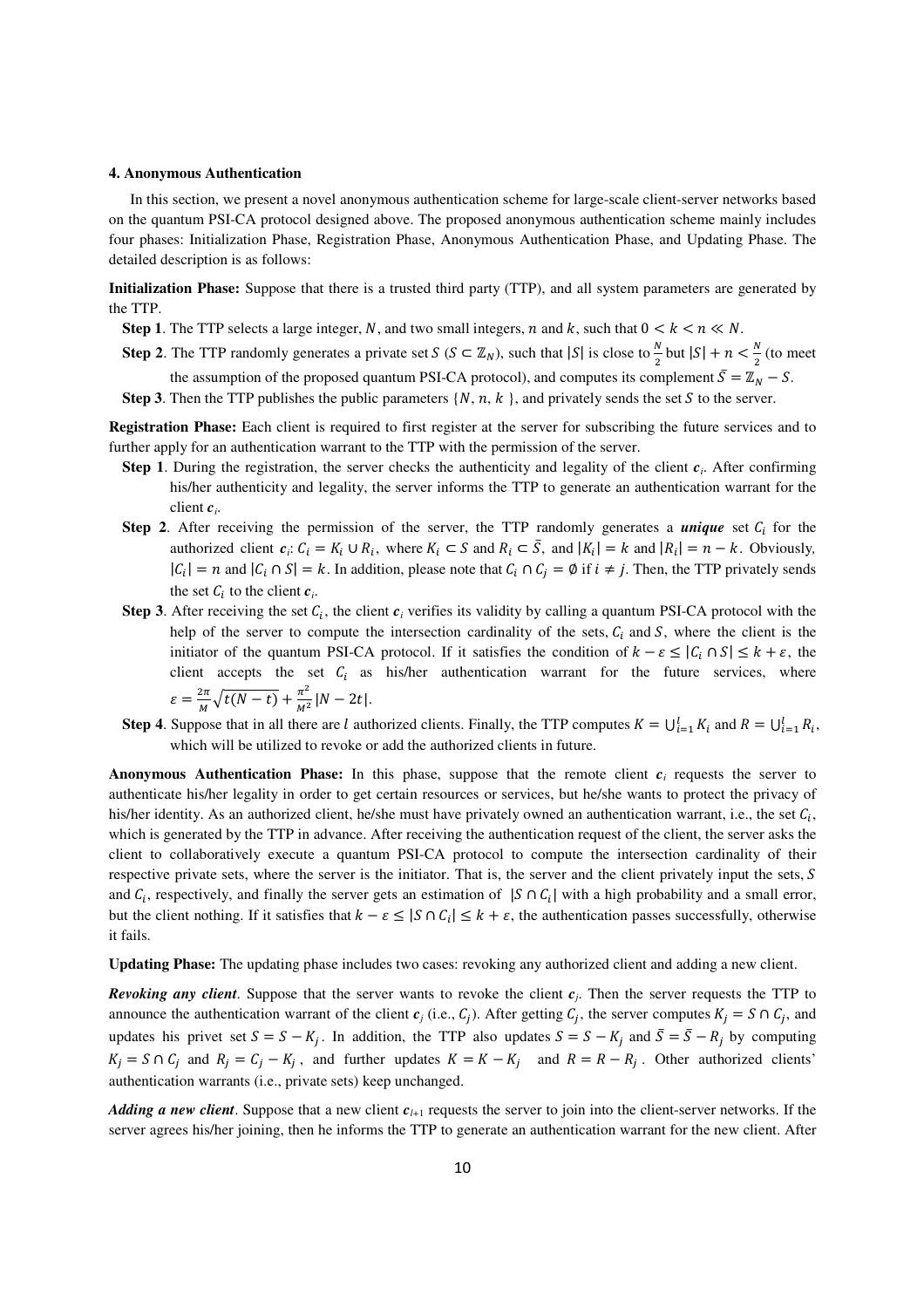getting the permission of the server, the TTP randomly generates two new sets,  $K_{l+1} \subset S - K$  and  $R_{l+1} \subset \overline{S} - R$ , where  $|K_{l+1}| = k$  and  $|R_{l+1}| = n - k$ . Furthermore, the TTP computes  $C_{l+1} = K_{l+1} \cap R_{l+1}$  and privately sends  $C_{l+1}$ to the client  $c_{l+1}$ . After verifying its validity, the client  $c_{l+1}$  accepts  $C_{l+1}$  as his/her authentication warrant. Finally, the TTP updates  $K = K \cup K_{l+1}$  and  $R = R \cup R_{l+1}$ . Similarly, other authorized clients' authentication warrants (i.e., private sets) keep unchanged.

#### **5. Analysis**

We have proved the correctness of the proposed quantum PSI-CA protocol in Section 3. In this section, we continue to analyze its security, which sees Theorem 2 and 3 in detail.

**Theorem 2** (*Server Privacy*). In our proposed quantum PSI-CA protocol, the client learns no information about the set elements of the server except knowing the set size,  $n_s$ .

**Proof.** In proposed quantum PSI-CA protocol, the server only sends a quantum state,  $|\varphi_2\rangle$ , to the client, without any other classical information. Though the classical information about  $f_s(x)$  is embedded into the state  $|\varphi_2\rangle$ , the client cannot directly extract it from  $|\varphi_2\rangle$ . Suppose that the whole quantum system of the sate  $|\varphi_2\rangle$  consists of two subsystems: the *n*-qubit subsystem  $\tilde{C}$  and the 1-qubit ancillary system  $\tilde{S}$ . For a dishonest client, if he/she makes a projective measurement on the state  $|\varphi_2\rangle$ , he/she will get  $|x\rangle |r \oplus f_s(x)\rangle$  for any  $x$  with the probability of  $\frac{1}{N}$ . Thus, the ancillary system  $\tilde{S}$  can be characterized by the quantum ensemble  $\mathcal{E} \equiv \{p_x, \rho_S(x)\}\,$ , where  $p_x = \frac{1}{N}$  $\frac{1}{N}$  and

$$
\rho_{\tilde{S}}(x) = Tr_{\tilde{C}}(|x\rangle|r \oplus f_{S}(x)\rangle\langle r \oplus f_{S}(x)|\langle x|)
$$
  
=  $|r \oplus f_{S}(x)\rangle\langle r \oplus f_{S}(x)|.$  (42)

Furthermore,  $|\varphi_2\rangle = \frac{1}{\sqrt{N}} \sum_{x=0}^{N-1} |x\rangle |r \oplus f_s(x)\rangle$ , so the ancillary system  $\tilde{S}$  can also be described by the following density operator,

$$
\rho_{\tilde{S}} = Tr_{\tilde{C}}(|\varphi_2\rangle\langle\varphi_2|)
$$
  
=  $\langle 0|\varphi_2\rangle\langle\varphi_2|0\rangle + \langle 1|\varphi_2\rangle\langle\varphi_2|1\rangle + \dots + \langle N-1|\varphi_2\rangle\langle\varphi_2|N-1\rangle$   
=  $\frac{N-t}{N}|0\rangle\langle 0| + \frac{t}{N}|1\rangle\langle 1|.$  (43)

That is,  $\rho_{\tilde{S}}$  is the average state of the ancillary system  $\tilde{S}$ . By the Holevo bound [14], we obtain

$$
I \leq \mathcal{X}(\mathcal{E}) = S(\rho_{\tilde{S}}) - \frac{1}{N} \sum_{x=0}^{N-1} S(\rho_{\tilde{S}}(x))
$$
  
=  $S(\rho_{\tilde{S}})$   
=  $S(\frac{N-t}{N} |0\rangle\langle 0| + \frac{t}{N} |1\rangle\langle 1|),$  (44)

which attains the maximum value at  $t = \frac{N}{2}$  $\frac{1}{2}$ . That is,

$$
I \le S\left(\frac{1}{2}|0\rangle\langle 0| + \frac{1}{2}|1\rangle\langle 1|\right) = 1.
$$
\n(45)

It is the upper bound of the client's accessible information from the ancillary system through the measurement. However, the client does not know any prior knowledge about  $r$  because it is selected randomly by the server, so  $H(r) = 1$  (Please note that  $H(\cdot)$  and  $S(\cdot)$  denote Shannon entropy and Von Neumann entropy, respectively). That is, it is equivalent to encrypt the classical information  $f_s(x)$  by using the random integer r in the one-time pad method. So, only from the state  $|\varphi_2\rangle$ , the client cannot get any information about  $f_s(x)$ .

In addition, if the client does not honestly execute this protocol, he can send a fake state  $|x\rangle$  to the server, instead of the state  $|\varphi_1\rangle$ . Accordingly, the returned state from the server will be  $|x\rangle|r\oplus f_s(x)\rangle$ , not  $|\varphi_2\rangle$ . Due to the random number r, obviously the client can still not get any information about  $f_s(x)$ .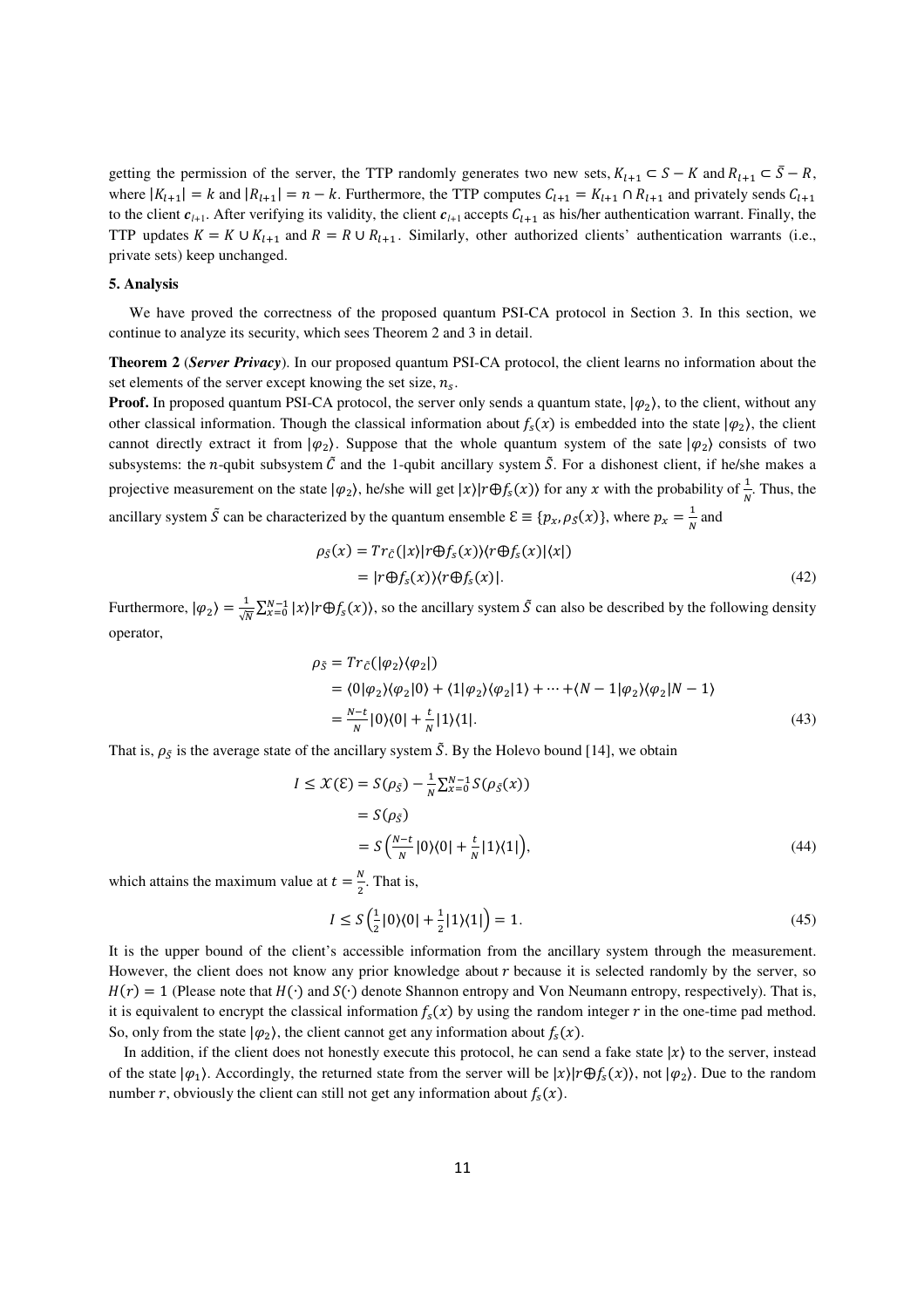In short, regardless of the sent states, the client cannot get any secret information about  $f_s(x)$  from the returned state accordingly, due to the random number  $r$ . Therefore, in our proposed quantum PSI-CA protocol, the client learns no information about the set elements of the server except knowing his set size  $n_s$ , which is public.

**Theorem 3** (*Client Privacy*). In our proposed quantum PSI-CA protocol, the server cannot get any private information about the client's set.

**Proof**. In our proposed quantum PSI-CA protocol, the server only receives the state  $|\varphi_1\rangle$  from the client without any classical information. However, the state  $|\varphi_1\rangle$ , which is fully independent of the client's set, does not carry any private information of the client. Therefore, the server cannot get any private information about the client's set.

In addition, the security of the quantum channel is guaranteed by the decoy-particle checking technology. From Theorem 2 and 3, combined with the security of the quantum channel, it clearly shows that our proposed quantum PSI-CA protocol achieves the unconditional security.

Furthermore, we analyze the security of the proposed anonymous authentication scheme. In general, anonymous authentication has two secure goals: Secure authentication and Anonymity. In the following section, we will prove that our scheme can achieve the two secure goals.

**Theorem 4** (*Secure authentication*). In our proposed anonymous authentication scheme, no unauthorized client can successfully pass the authentication of the server.

**Proof**. If an attacker wants to successfully pass the authentication of the server, he must generate an *n*-element set  $C^*$  over  $\mathbb{Z}_N$  satisfying  $|C^* \cap S| = k$ . However, the probability of generating a qualified set  $C^*$  is about  $\frac{\binom{N/2}{k} \binom{N/2}{N-k}}{\binom{N}{k}}$  $\binom{N}{n}$ (suppose that  $|S| = N/2$  and  $|\bar{S}| = N/2$ ), where  $0 < k < n \ll N$ . For example, if  $N = 100$ ,  $k = 2$  and  $n = 10$ , then  $\frac{\binom{50}{2}\binom{50}{8}}{\binom{100}{8}}$  $\frac{25(0.80)}{10(1.80)} \approx 0.038$ ; if  $N = 100$ ,  $k = 2$  and  $n = 20$ , then  $\frac{\binom{50}{2}\binom{50}{1.80}}{\binom{100}{20}}$  $\frac{2^{1/18}}{\binom{100}{20}} \approx 4.126 \times 10^{-5}$ . Therefore, in our proposed anonymous authentication scheme, no unauthorized client can successfully pass the authentication of the server except with very small probability, which is ignorable.

Please note that *n* and *k* should be determined by the value of  $\frac{\binom{N/2}{K}\binom{N/2}{n-k}}{\binom{N}{k}}$  $\frac{\binom{N}{2}\binom{N}{2}}{\binom{N}{n}}$  for a given N, such that  $\frac{\binom{N}{2}\binom{N}{n-k}}{\binom{N}{n}}$  $\frac{\binom{n-k}{n}}{\binom{N}{n}}$  is

small enough.

**Theorem 5** (*Anonymity*). In our proposed anonymous authentication scheme, the server cannot know any information about the identity of the authenticated client.

**Proof.** The quantum PSI-CA protocol guarantees the anonymity of the proposed anonymous authentication scheme, because the server only know the cardinality of the intersection, but not the set elements of the intersection. Furthermore, the intersection cardinality of any authorized client and the server is equal to the same value,  $k$ , which is fully independent of his/her identity. Therefore, in our proposed anonymous authentication scheme, the server cannot know any information about the identity of the authenticated client.

Besides achieving two basic secure goals, the proposed anonymous authentication scheme can easily update the authorized clients (i.e., revoke any authorized client or add a new client), where the main computation costs of updating are several set operations. However, in most existing anonymous authentication schemes, revoking an authorized client is a very complex task. Before each authentication it usually needs to add an extra revocation test to check whether the client is in the revocation list, which consumes lots of cryptographic operations.

Finally, we analyze the communication costs of the proposed protocol and scheme. For the quantum PSI-CA protocol, we can easily see that the client and the server only exchange two quantum messages (i.e.,  $|\varphi_1\rangle$  and  $|\varphi_2\rangle$ ) without any classical message, where the size of each quantum message is about logN qubits. However, the most efficient classical PSI-CA protocol needs to exchange at least  $(n_c + n_s)$  classical messages [7], where the bit length of each classical message is also logN. Compared with these classical protocols with  $O(n_c + n_s)$  communication complexity, obviously the communication complexity of our proposed quantum PSI-CA protocol is constant,  $O(1)$ ,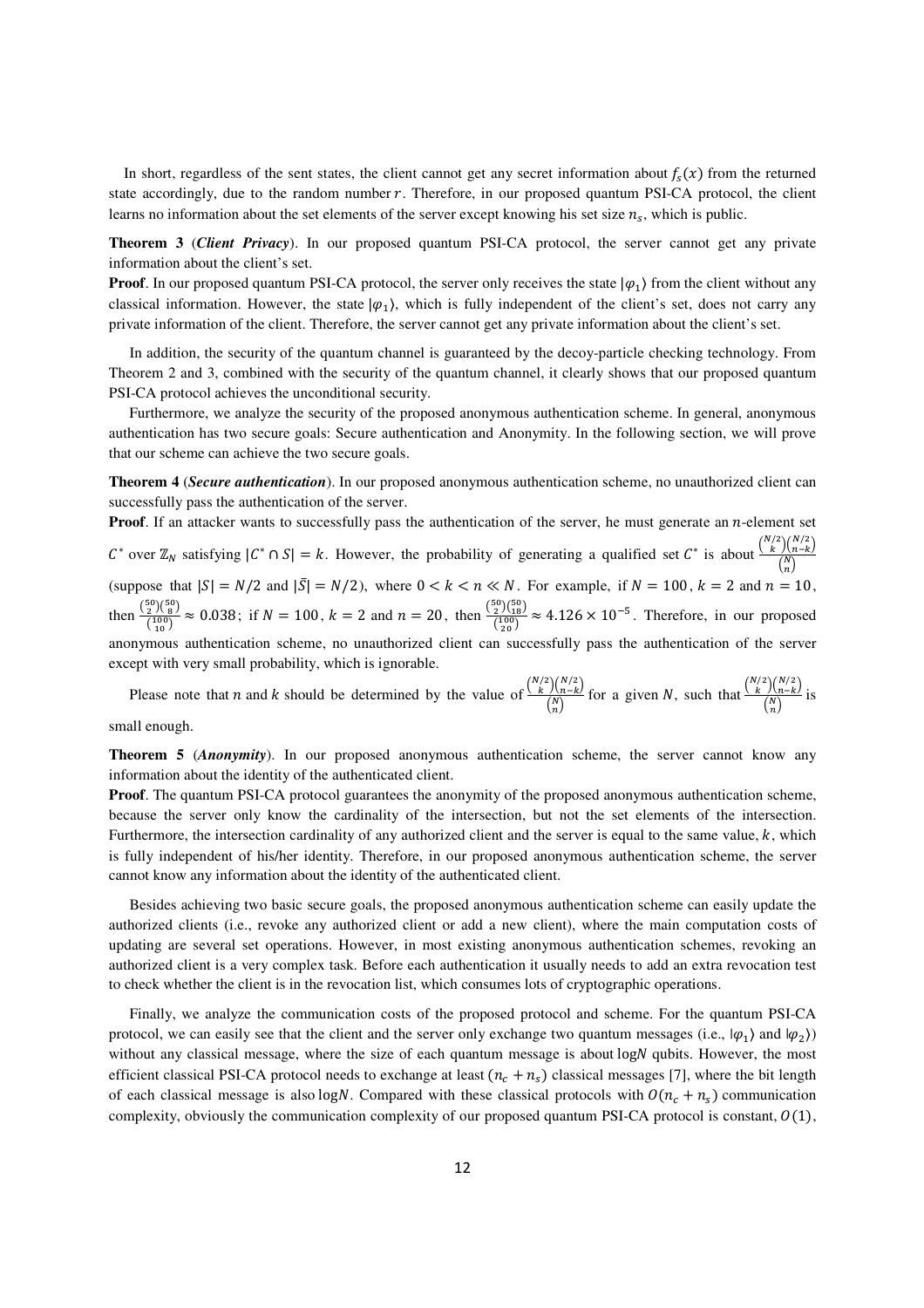since the number of exchanged messages is independent of the numbers of the set elements,  $n_c$  and  $n_s$ . For the anonymous authentication scheme, the main cost of each authentication is to execute one quantum PSI-CA protocol. Accordingly its communication complexity is also  $O(1)$ .

#### **6. Conclusion**

In this paper, we presented an efficient quantum protocol to privately compute the cardinality of set intersection, which is called the quantum PSI-CA protocol. The proposed quantum PSI-CA protocol achieves the unconditional security, which is guaranteed by the basic principle of quantum mechanics. In addition, compared with the classical PSI-CA protocols, the proposed protocol can reduce the communication complexity, since it only requires  $O(1)$ communication cost, which is fully independent of the size of the sets. Furthermore, based on the proposed quantum PSI-CA protocol, we constructed a novel anonymous authentication scheme. Similarly, this scheme has the unconditional security in communications, which is guaranteed by the quantum PSI-CA protocol. In addition, there is a good advantage of our proposed scheme that it is very simple to deal with dynamic updating, because it only needs to simply compute several set operations when revoking any authorized client or adding a new client. Thus it is very suitable for applications in large-scale client-server networks or Cloud environments.

#### **Acknowledgment**

This work was supported by National Natural Science Foundation of China (Nos 61572001, 61173187 and 11301002), the Ministry of Education institution of higher learning doctor discipline and scientific research fund aids a project financially (No.20133401110004), Natural Science Foundation of Anhui Province (No. 1408085QF107), and the 211 Project of Anhui University (Nos 33190187 and 17110099).

#### **References**

- [1] M. Boyer, G.Brassard, P. HØyer, and A. Tapp, Tight bounds on quantum searching, http://arxiv.org/abs/quantph/9605034. (1996)
- [2] G. Brassard, P. HØyer, and A. Tapp, Quantum Counting, in: Proc. 25th ICALP, Springer, LNCS 1443, 1998, pp.820-831.
- [3] F. Buccafurri, L. Fotia, G. Lax, V. Saraswat, Analysis-preserving protection of user privacy against information leakage of social-network Likes, Inform. Sci. 328 (2016) 340-358.
- [4] J. Camenisch and G. M. Zaverucha, Private Intersection of Certified Sets, in: Proc. 13<sup>th</sup> International Conference, Financial Cryptography and Data Security (FC 2009), Springer, LNCS 5628, 2009, pp. 108-127.
- [5] X.B. Chen, Y. Su, G. Xu, Y. Sun, Y.X. Yang, Quantum state secure transmission in network communications, Inform. Sci. 276 (2014) 363-376.
- [6] C.H. Chou, K.Y. Tsai, C.F. Lu, Two ID-based authenticated schemes with key agreement for mobile environments, J. Supercomput. 66 (2013) 973–988.
- [7] E.D. Cristofaro, P.Gasti, G. Tsudik, Fast and Private Computation of Cardinality of Set Intersection and Union, in: Proc. Cryptology and Network Security (CANC 2010), Springer, LNCS 7712, 2012, pp. 218-231.
- [8] S.K. Debnath, R. Dutta, Secure and Efficient Private Set Intersection Cardinality Using Bloom Filter, in: Proc. Information Security (ISC 2015), Springer, LNCS 9290, 2015, pp. 209-226.
- [9] Z.J. Diao, C.F. Huang, K. Wang, Quantum Counting: Algorithm and Error Distribution, Acta Appl Math 118 (2012) 147-159.
- [10] M. S. Farash, M. A. Attari, A secure and efficient identity-based authenticated key exchange protocol for mobile client-server networks, J. Supercomput. 69 (2014) 395-411.
- [11] M.J. Freedman, K. Nissim, B. Pinkas, Efficient Private Matching and Set Intersection, in: Proc. EUROCRYPT, Springer, LNCS 3027, 2004, pp. 1–19.
- [12] L. K. Grover, A fast quantum mechanical algorithm for database search, in: Proc. 28th Annual ACM Symposium on Theory of Computing, ACM, 1996, pp.212-219.
- [13] S. Hohenberger and S. Weis, Honest-verifier private disjointness testing without random oracles, in: Proc. Privacy Enhancing Technologies (PET 2006), Springer, LNCS 4258, 2006, pp. 277-294.
- [14] A. Holevo, Probabilistic and Statistical Aspects of Quantum Theory, Publications of the Scuola Normale Superiore, Springer, 2011.
- [15] H.J. Jo, J.H. Paik and D.H. Lee, Efficient Privacy-Preserving Authentication in Wireless Mobile Networks, IEEE Trans. Mob. Comput. 13 (2014) 1469-1481.